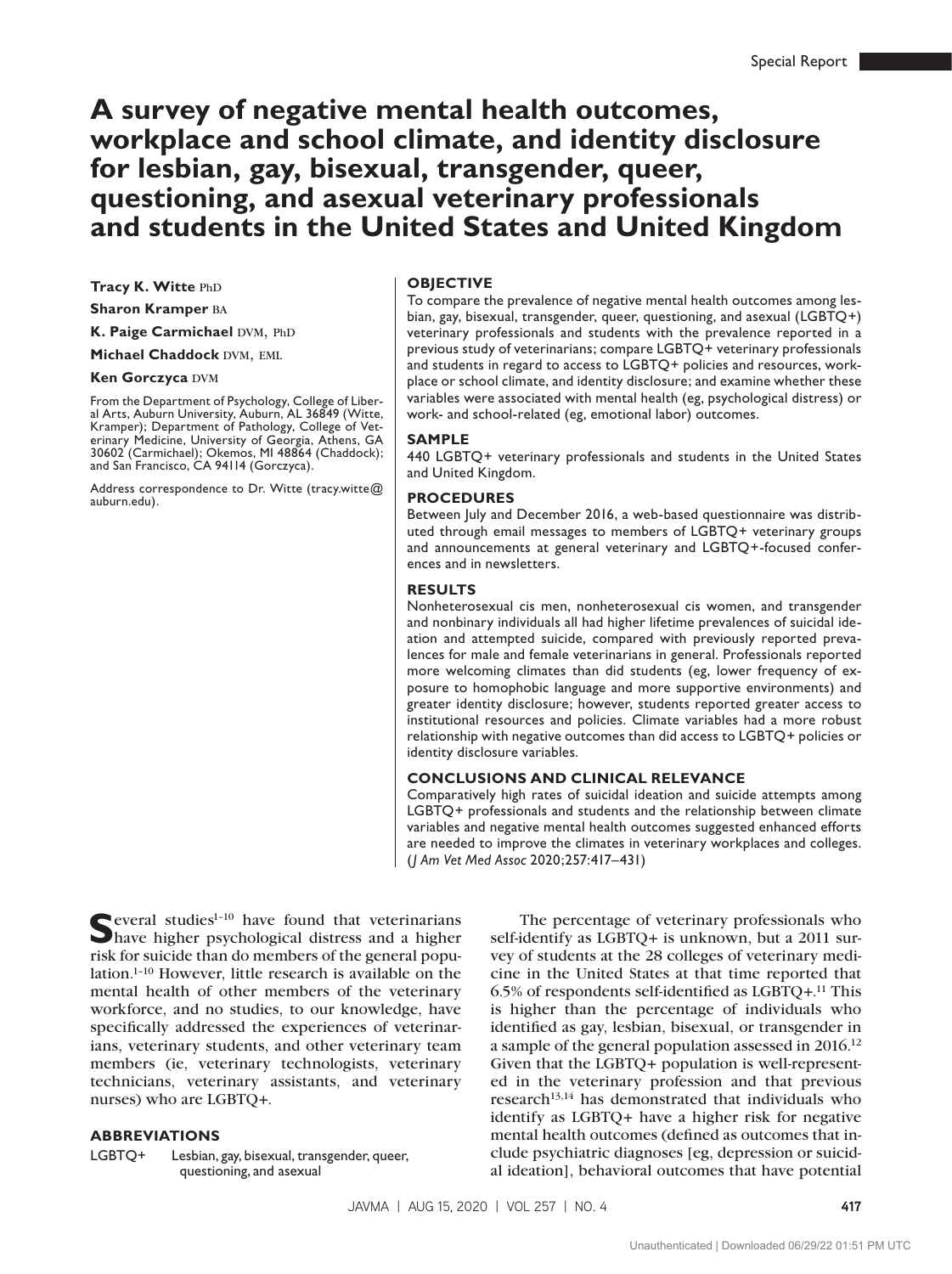mental health causes [eg, suicide attempts], and general psychological distress), it is important to assess the mental health of LGBTQ+ individuals who are studying and working in veterinary medicine. Unfortunately, the largest study of negative mental health outcomes among veterinarians conducted to date, a survey administered in 2014,<sup>1</sup> did not collect information about respondents' sexual orientation or gender identity. Thus, whether LGBTQ+ veterinarians have a higher risk for these outcomes, compared with their heterosexual, cisgender counterparts, is currently unknown.

Certain experiences of LGBTQ+ individuals are common across environments. For example, the decision to disclose one's sexual orientation or gender identity (ie, the decision to be out) at work or school is a stressor because either option—concealment versus being out—is accompanied by risks and benefits. Individuals who are out in their work or school environment may experience greater positive affect and self-esteem,<sup>15</sup> but they also face the risk of harassment and discrimination. Individuals who conceal their identity minimize the risk of negative consequences, but they then live with the fear of being outed and are at risk for psychological distress and depressive symptoms.16,17 Importantly, not all LGBTQ+ individuals can choose to conceal a marginalized identity, and some LGBTQ+ individuals identify with multiple marginalized identities. Thus, it is important to determine whether LGBTQ+ veterinary professionals and students feel safe from harassment and discrimination in their workplaces and schools.

For the LGBTQ+ population, harassment and discrimination are threats to safety and the opportunity to thrive. In 2018 in the United Kingdom, approximately a fifth of LGBTQ+ employees reported being the target of negative comments or behavior despite implementation of the Equality Act of 2010, which protects individuals from discrimination in educational settings and at work.18 In the United States, it is common for LGBTQ+ employees to report discrimination, and although the US Supreme Court recently offered workplace protections for this group, many states still do not provide protections against housing, public accommodation, and lending discrimination related to sexual orientation or gender identity.19 Unfortunately, a similar pattern is seen in colleges and universities in the United States and United Kingdom, where LGBTQ+ undergraduate, graduate, and professional students commonly experience harassment related to sexual orientation or gender identity.20,21 The consequences of acknowledging an LGBTQ+ identity can range from negative comments to missed job opportunities to physical assault, which leads many individuals to conceal their sexual orientation, gender identity, or both.

Concealing one's sexual orientation or gender identity has been linked to heightened psychological distress and a greater risk of depressive symptoms.22–24 Concealment may also require additional expenditures of emotional labor, a term originally de-

veloped to describe the experiences of client service professionals.25 Emotional labor can be separated into 2 components: surface acting and deep acting. Surface acting refers to an individual adjusting their displayed feelings (eg, pretending to feel sympathy) while disguising their true feelings (eg, anger, resentment, fear, and exhaustion). Deep acting refers to an individual attempting to conjure up expected feelings, such as sympathy, from within (eg, actually feeling sympathy rather than pretending to feel sympathy). Expending high levels of emotional labor to conform to others' expectations is related to negative mental health outcomes, including emotional exhaustion, a key component of burnout.<sup>25</sup> Veterinarians, veterinary students, and other veterinary team members often have professional responsibilities that demand high levels of emotional labor, but members of the LGBTQ+ population who conceal their identity at work or on campus may be required to engage in even higher levels of emotional labor, perhaps leading to emotional exhaustion. Presently, data are lacking on how open LGBTQ+ members of the veterinary community are regarding their sexual orientation and gender identity when in or out of their workplaces and schools and on the mental health effects of being openly LGBTQ+ versus being concealed. In addition, it is unclear whether there is a relationship between an individual's openness about their LGBTQ+ identity and the emotional labor they perform or the emotional exhaustion they experience in the workplace or at school.

Employers can issue formal nondiscrimination policies; however, a recent meta-analysis<sup>26</sup> of 27 studies that systematically reviewed occupation-related outcomes for LGBTQ+ employees found that supportive workplace environments and supportive social relationships in the workplace were more important predictors of outcomes (eg, job satisfaction and psychological strain) than the mere presence of formal nondiscrimination policies. Although we are unaware of any published studies describing the experiences of LGBTQ+ veterinary professionals at work, LGBTQ+ physicians in the United States report experiencing discrimination in the workplace as well as during their medical training.27,28 Thus, it is likely that veterinary professionals who identify as LGBTQ+ also experience harassment and discrimination that has an effect on their mental health while at work or school, but that information has not been collected in past surveys. The experiences of other veterinary team members (eg, veterinary technicians) have also not been included in previous research.

On the other hand, a 2011 survey<sup>11</sup> of 28 US colleges of veterinary medicine revealed that > 20% of LGBTQ+ students heard homophobic comments occasionally to very frequently at school. This study did not evaluate effects on mental health or academic outcomes; however, findings from other studies $29-32$  suggest that exposure to harassment and discrimination hinders the academic performance of LGBTQ+ students.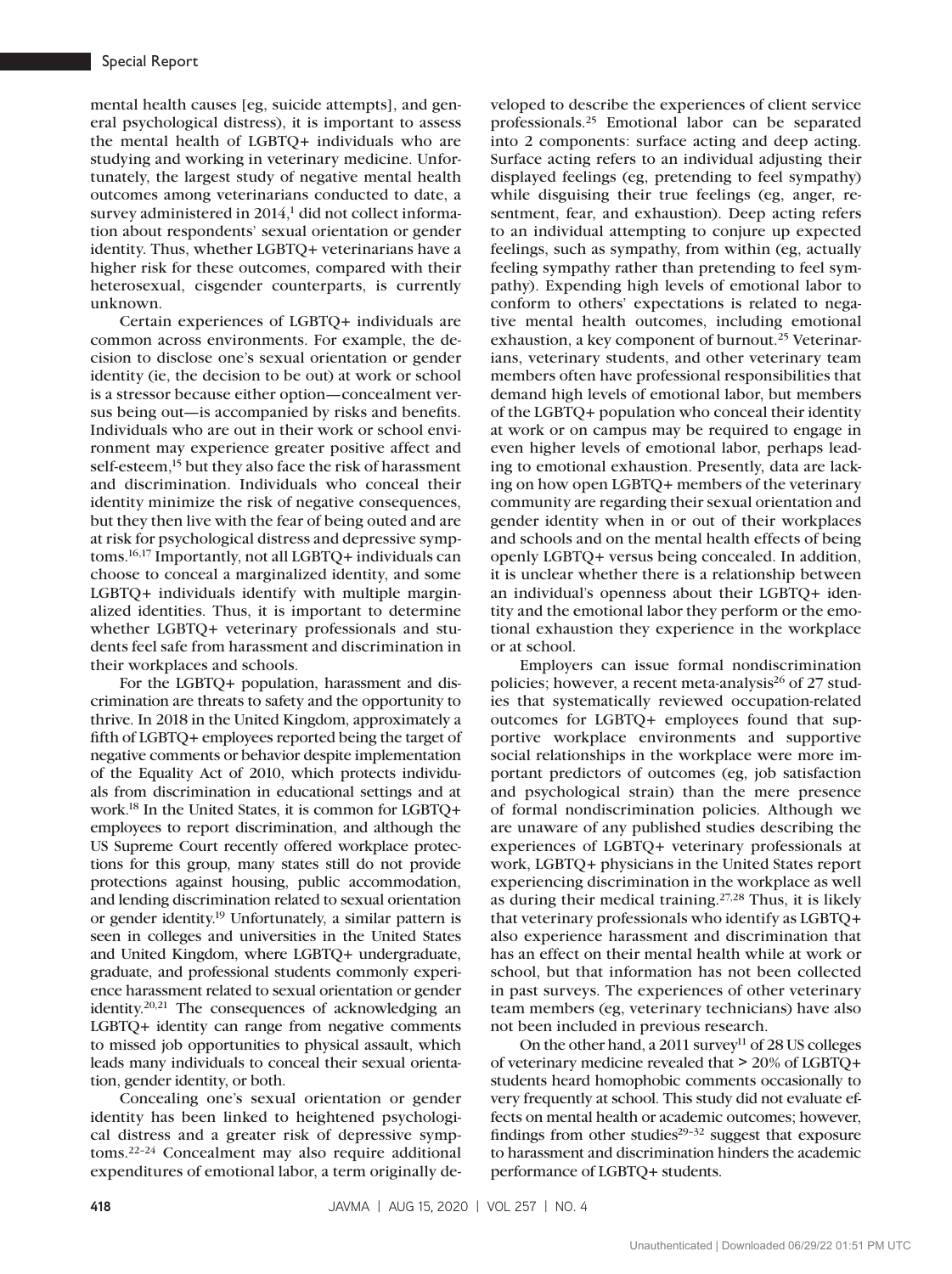The present study was developed following a roundtable discussion on wellness hosted by the AVMA in 2016 that established the need to study wellness issues in the LGBTQ+ veterinary community.33 Specifically, the primary objective of our study was to compare the prevalence of negative mental health outcomes (specifically, current serious psychological distress, a previous depressive episode, a previous episode of suicidal ideation, and a previous suicide attempt) among LGBTQ+ veterinary professionals (ie, veterinarians, veterinary technologists, veterinary technicians, veterinary assistants, and veterinary nurses) and students with the prevalence reported in a previous study<sup>1</sup> of veterinarians assumed to primarily not be LGBTQ+. On the basis of previous research outside the veterinary profession, we expected that LGBTQ+ veterinary professionals and students would have higher rates of these negative mental health outcomes. We also sought to compare the experiences of LGBTQ+ veterinary professionals with those of LGBTQ+ veterinary students on a variety of outcomes related to workplace or school climate and identity disclosure. Given the lack of prior research on this topic within the veterinary profession, we did not have a priori hypotheses regarding differences between the experiences of LGBTQ+ veterinary professionals and LGBTQ+ veterinary students. Finally, we sought to examine relationships between workplace or school climate and identity disclosure and a variety of negative mental health and work- and schoolrelated emotional outcomes. We expected that indicators of negative or unsupportive climates at work and school would be associated with higher psychological distress, work or school daily stress, and emotional labor. For the veterinary professionals, we also expected these variables to be associated with higher emotional exhaustion and lower job satisfaction.

# **Materials and Methods**

The study was designed as an online cross-sectional survey of individuals who identified as LGBTQ+. Individuals considered for inclusion in the study were veterinary professionals (ie, veterinarians, veterinary technologists, veterinary technicians, veterinary assistants, and veterinary nurses) and students in the United States and United Kingdom who identified as LGBTQ+ and were at least 18 years of age. Our primary recruitment strategy involved emailing individuals who were members of LGBTQ+ veterinary groups (ie, Pride VMC, Broad Spectrum Veterinary Student Association, and British Veterinary LGBT group). These emails were sent on a monthly basis from July through December 2016 and contained a link to an anonymous, electronic survey hosted by a commercial survey software company.<sup>a</sup> The study was also advertised through announcements at general veterinary and LGBTQ+-focused conferences and in various newsletters. Announcements were made at the 2016 AVMA Convention in San Antonio, Tex, and at the 2016 Veterinary Wellness Summit at Colorado State University

in Fort Collins, Colo; through social media postings by the British Small Animal Veterinary Association and the British Veterinary Association; and in news stories published in *JAVMA*34 and the LGVMA (now Pride VMC) newsletter.<sup>35</sup> To incentivize participation, respondents were offered the chance to be enrolled in a raffle for 10 cash prizes of \$20 each. Study procedures were reviewed and approved by the Auburn University Institutional Review Board.

#### **Survey**

The survey used for the study contained questions related to demographics (including race, ethnicity, gender identity, sexual orientation, professional title, and state or country of residence), negative mental health outcomes, workplace and school climate, identity disclosure, and work- and school-related emotional outcomes.

#### **Negative mental health outcomes**

Negative mental health outcomes of interest were whether respondents were currently experiencing serious psychological distress and whether they had previously had a depressive episode, had an episode of suicidal ideation, or attempted suicide. To allow comparison with results reported by Nett et al, $<sup>1</sup>$  the Kessler 6 psychological distress scale was</sup> used to measure severity of psychological distress, and the same questions used by Nett et al<sup>1</sup> to elicit information on respondents' history of depression (ie, have you ever had a significant problem with clinical depression?), suicidal ideation (ie, have you ever seriously considered suicide?), and suicide attempts (ie, have you ever attempted suicide?) were included. Consistent with procedures reported by Nett et  $al$ <sup>1</sup>. missing responses for these questions were grouped with *no* responses. Therefore, percentages of respondents who selected *yes* represented conservative estimates of prevalence.

The Kessler 6 psychological distress scale<sup>36</sup> asked respondents to score, on a scale from 0 (none of the time) to 4 (all of the time), how often they had felt nervous, hopeless, restless or fidgety, so depressed that nothing could cheer them up, that everything was an effort, and worthless during the preceding 30 days. Scores for each of the 6 items were summed, and respondents with a score  $\geq$  13 were characterized as currently experiencing serious psychological distress. This cutpoint had been established by Kessler et al<sup>36</sup> because it equalized the numbers of false-positive and false-negative results when detecting severe mental illness in the general population. For comparison with results of Nett et al, $<sup>1</sup>$  this variable was treated as</sup> dichotomous. For all other analyses, it was treated as continuous.

#### **Workplace and school climate**

Several survey questions were included to determine the overall climate for LGBTQ+ respondents in their workplaces and schools. A single question (ie,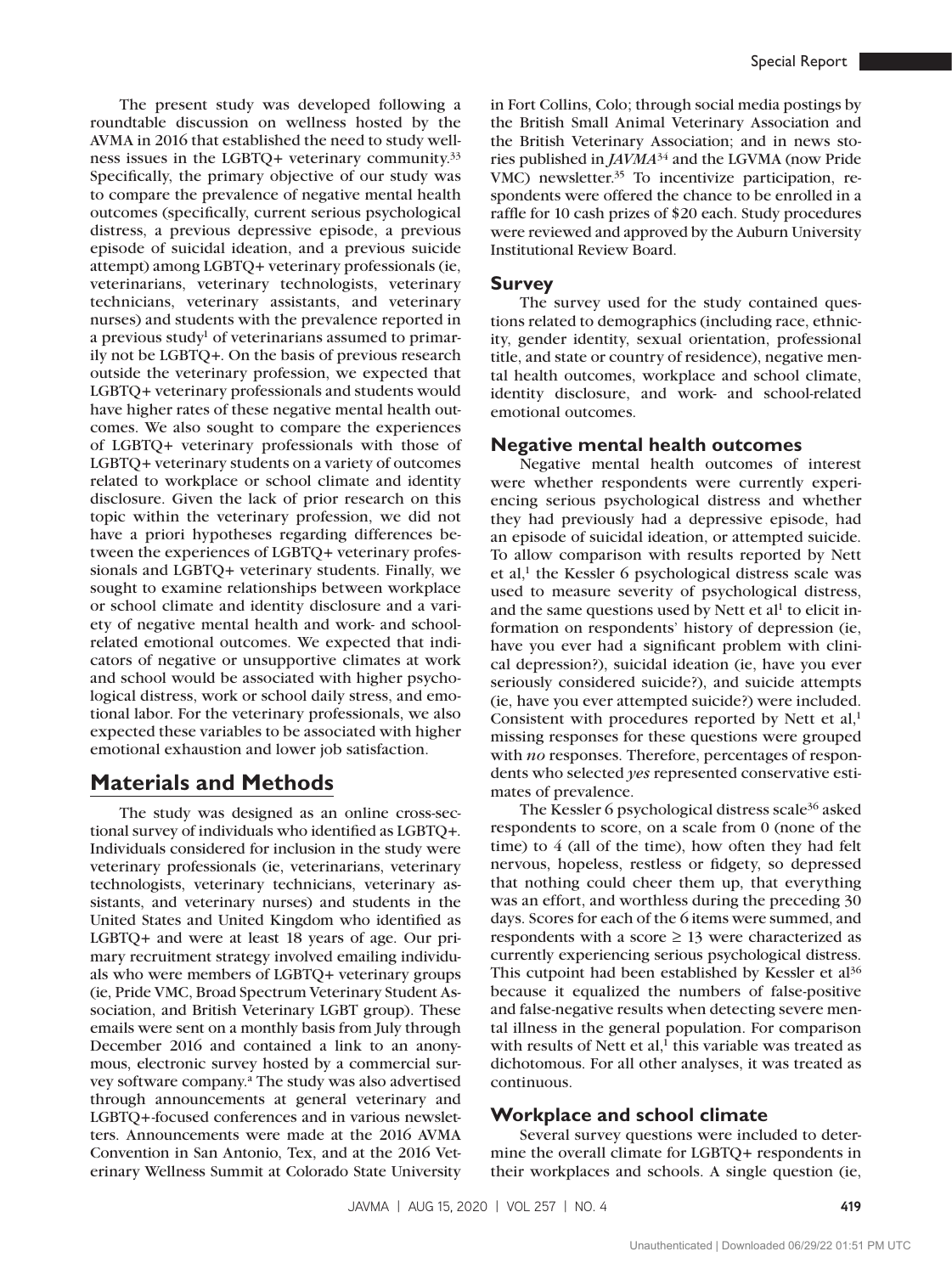have you experienced difficulties related to your sexual orientation or gender identity in school or professional settings?) was used to assess overall climate. In addition, respondents were presented a list of 11 policy and resource items derived from a previous study $37$  or developed to address trans-specific issues and asked to indicate (yes, no, or don't know) whether these policies and resources were available in their workplace or school (note that a *no* response may have reflected an absence of the policy or resource or a lack of awareness about that policy or resource). We then created a total score for the number of LGBTQ+ policies and resources by totaling the number of *yes* responses for the 11 items.

Three questions were adopted from a previous survey.<sup>11</sup> Respondents were asked to indicate, on a scale from 1 (very supportive) to 5 (very unsupportive), their response to the following question: how supportive and understanding do you feel your workplace (school) is of lesbian, gay, bisexual, and/ or transgender employees (students)? They were also asked to indicate, again on a scale from 1 (never) to 5 (frequently), how often they were exposed to homophobic remarks and how often they were exposed to negative remarks about gender expression at work or school.

#### **Identity disclosure**

To determine the degree of disclosure about LGBTQ+ identities and perceptions of the negative consequences of disclosure, respondents were asked to indicate whether they knew of other employees or students who were openly LGBTQ+. In addition, nonheterosexual respondents were asked to indicate the extent to which they had disclosed their sexual orientation, on a scale from 1 (no one) to 4 (everyone). Transgender and nonbinary respondents were asked to indicate the extent to which they had disclosed their gender identity, again on a scale from 1 (no one) to 4 (everyone).

The Fear of Disclosure Scale<sup>16</sup> was used to assess perceived consequences of disclosing sexual orientation and gender identity at work and school. Respondents rated, on a 7-point scale  $(1 = \text{completely dis-})$ agree; 7 = completely agree), the extent to which they agreed or disagreed that they would experience each of the following 7 perceived consequences if they were to disclose their sexual orientation or gender identity to everyone at work or school: I would be excluded from formal networks, I would be ostracized, my career would be ruined, people would avoid me, I would be harassed, I would lose the opportunity to be mentored, and coworkers/fellow students would feel uncomfortable around me. Scores for the 7 items were averaged to obtain a total score for sexual orientation and a total score for gender identity. Respondents were only administered the sexual orientation version if they were nonheterosexual and indicated that they were not open about their sexual orientation to everyone at work or school. Respondents

were only administered the gender identity version if they were transgender or nonbinary and indicated that they were not open about their gender identity to everyone at work or school.

Finally, the Outness Inventory $38$  was used to assess respondents' general openness about their sexual orientation and gender identity to people in their lives. Respondents were asked to indicate how open they were on a 7-point scale  $(1 =$  person definitely does not know about your sexual orientation status; 2 = person might know about your sexual orientation status, but it is never talked about;  $3 =$  person probably knows about your sexual orientation status, but it is never talked about;  $4 =$  person probably knows about your sexual orientation status, but it is rarely talked about; 5 = person definitely knows about your sexual orientation status, but it is rarely talked about; 6 = person definitely knows about your sexual orientation status, and it is sometimes talked about; and 7 = person definitely knows about your sexual orientation status, and it is openly talked about). Participants could choose *not applicable* if there was no such person or group of people in their lives. These items were also administered to assess openness about gender identity, with the exception that *gender identity* replaced *sexual orientation* in the response options. Scores were averaged to calculate an overall score. Respondents were only administered the sexual orientation version if they were nonheterosexual and were only administered the gender identity version if they were transgender or nonbinary.

The Outness Inventory consisted of 2 subscales. The family subscale assessed respondents' openness to each of the following individuals or groups of individuals: mother, father, siblings, extended family members, and other relatives. The world subscale consisted of 4 items that assessed respondents' openness to nonrelated individuals. Two of these items had slightly different wording for veterinary professionals than for veterinary students. Specifically, professionals were asked about work peers and work supervisors, whereas students were asked about school peers and faculty at their school. The other 2 items were identical for veterinary professionals and students and asked about new heterosexual friends and strangers.

### **Work- and school-related emotional outcomes**

We assessed several variables related to negative emotional experiences at work and school. A single item adapted from an unpublished survey conducted by the Student AVMA<sup>39</sup> asked respondents to rate, on a scale from 1 (no stress) to 5 (unmanageable stress), their stress level during a typical work week or typical week when school was in session.

The surface acting and deep acting subscales of the Emotional Labor Scale<sup>25</sup> were used to assess respondents' emotional labor. Respondents were asked to respond to the items as they pertained to their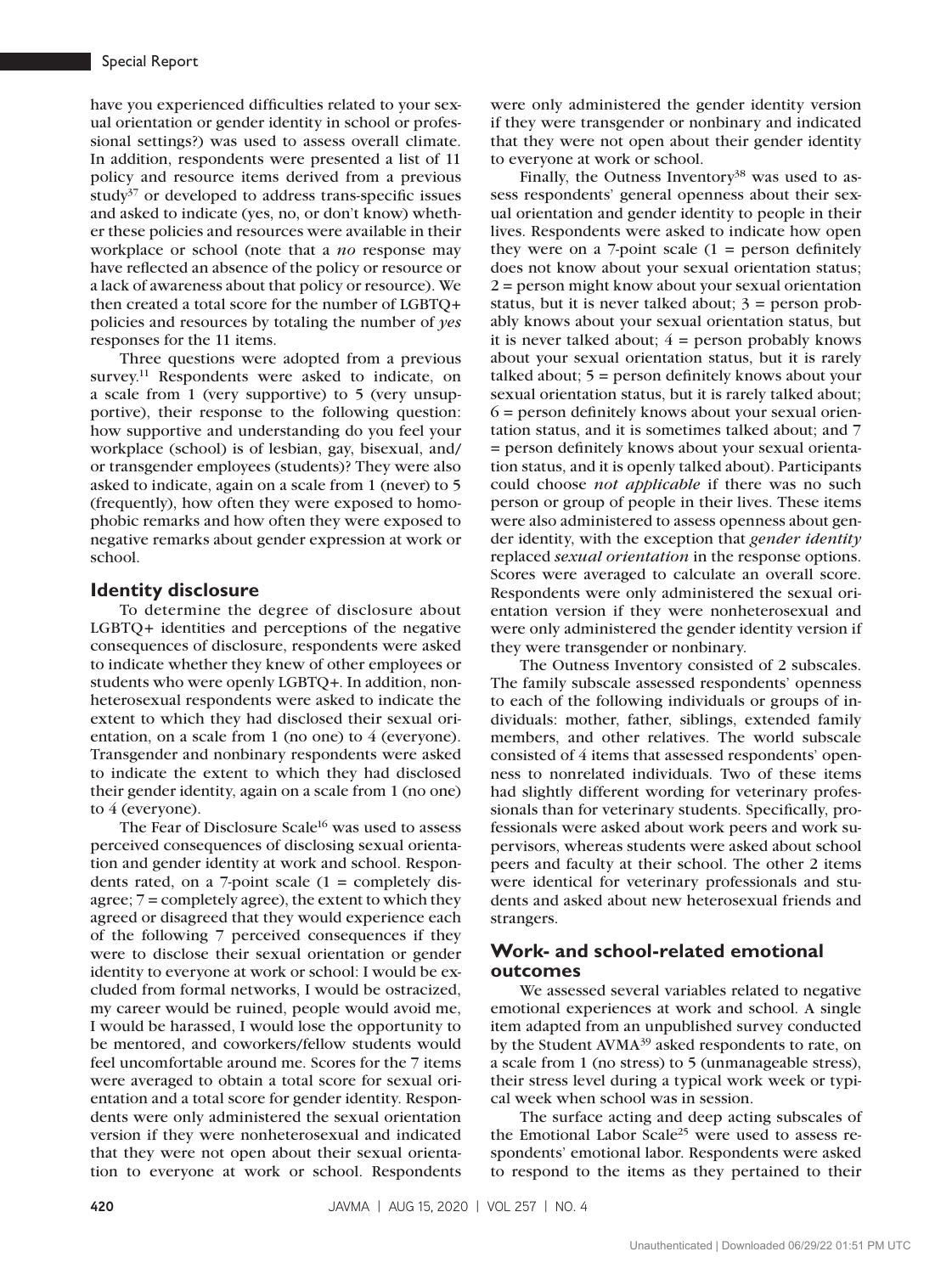work or school experiences. There were 3 items for each subscale, with 1 item for the deep acting subscale modified slightly for students to refer to their training rather than their job. A sample item from the surface acting scale was "resist expressing my true feelings"; a sample item from the deep acting scale was "make an effort to actually feel the emotions that I need to display toward others." Respondents rated each item on a scale from 1 (never) to 5 (always), and scores for each item were added to compute a total score.

Emotional exhaustion and job satisfaction were assessed only for respondents who identified themselves as veterinary professionals. The 9-item emotional exhaustion subscale from the Maslach Burnout Inventory $40$  was used to assess emotional exhaustion. Each item was rated on a 7-point scale from 1 (never) to 7 (every day), and scores for the individual items were added to compute the total score. Three items from the Job Diagnostic Survey<sup>41</sup> (generally speaking, I am very satisfied with my job; I frequently think of quitting my job [reverse scored]; and I am generally satisfied with the kind of work I do in my job) were used to assess job satisfaction. Items were scored on a scale from 1 (disagree strongly) to 7 (agree strongly), and scores for the 3 items were added to compute the total score.

#### **Data analysis**

Prevalences of current serious psychological distress, a previous depressive episode, a previous episode of suicidal ideation, and a previous suicide attempt were calculated as percentages of respondents who replied *yes*; 95% CIs were calculated with an online calculator on the basis of the binomial exact method.<sup>b</sup> Pairwise comparisons between prevalences for nonheterosexual cis men, nonheterosexual cis women, and transgender or nonbinary individuals in the present study and prevalences for men and women in the study by Nett et al<sup>1</sup> were performed with an online calculator on the basis of the *z* score.<sup>c</sup>

Descriptive statistics were calculated for demographic characteristics of the respondents, and bivariate correlations were calculated between workplace and school climate variables and identity disclosure variables and between degree of psychological distress (as measured with the Kessler 6 scale) and workand school-related emotional outcomes. Workplace and school climate variables and identity disclosure variables were compared between veterinary professionals and veterinary students by means of  $\chi^2$  tests for categorical variables and linear regression analysis for continuous variables. For the  $\chi^2$  tests, categories were combined as necessary if the expected value for any cell was < 5. For the linear regression analyses, a dummy-coded categorical predictor variable for professionals and students was included, and the robust maximum likelihood estimator was used, which is appropriate when variables are not normally distributed.<sup>42</sup> Standard software<sup>43,d</sup> was used for these analyses. Correlation coefficients (ie,  $r$  values) > 0.30 but  $\leq$  0.50 (or  $\le$  -0.30 but  $\ge$  -0.50) were considered indicative of medium effects, and coefficients > 0.50 (or <  $-0.50$ ) were considered indicative of large effects. $44$ 

Separate regression models were used to test whether workplace and school climate variables or identity disclosure variables were significantly associated with psychological distress, work- and schoolrelated stress, surface acting, and deep acting scores. For veterinary professionals, regression models were used to test whether these variables were associated with emotional exhaustion or job satisfaction scores. Logistic regression models were used when outcomes were dichotomous, and linear regression models were used when outcomes were continuous. In these regression models, we used dummy variables to control for gender identity (ie, cis female and transgender or nonbinary individual), given that analyses revealed an association between gender identity and several primary predictor variables. These dummy variables were coded such that cis male gender was the reference group. We also controlled for whether participants were professionals versus students and examined whether professional-versus-student status interacted with each predictor. When this interaction term was not statistically significant, we removed it from the model and examined the main effects. When it was statistically significant, we probed the interaction by running the model separately for professionals and then for students.

For all regression models, missing data were handled by use of the full information maximum likelihood method. When outcomes were continuous, we used age as an auxiliary variable in a saturated correlates model to improve accuracy of parameter estimates $45-47$  and were able to accommodate missingness for all variables in the model. However, when outcomes were binary or ordered categorical, we were unable to use auxiliary variables to accommodate data that were missing. To reduce type I error inflation, we used the linear step-up approach.<sup>48</sup> For all analyses, values of *P* < 0.05 were considered significant.

## **Results**

### **Respondents**

Of 442 participants who began the survey, 390 (88%) completed it in its entirety. Median response time for those who completed the survey was 14.3 minutes (mean, 45.3 minutes; SD, 340.9 minutes). Two participants who completed the survey but for whom response duration was < 5 minutes were eliminated because of likely inattentive responding. Thus, a total of 440 respondents were included in the study.

Most respondents were white, non-Hispanic, cis females who identified as lesbian, gay, or bisexual **(Table 1)**. In addition, most respondents were either veterinarians or veterinary students, with a handful of participants from other professional categories. There was fairly broad regional representation, with respondents residing in 34 states; 77 of the 440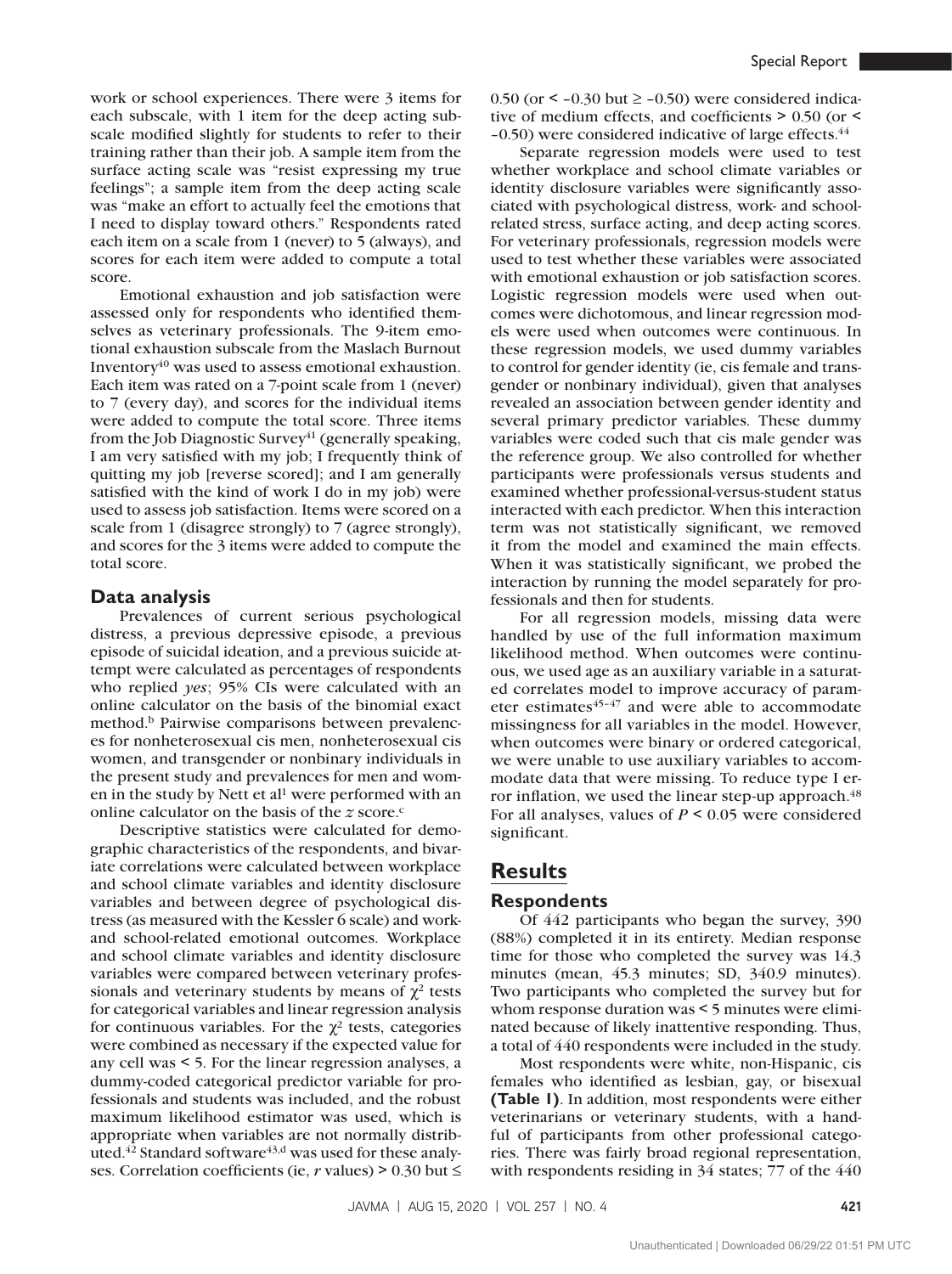**Table 1**—Demographic characteristics of respondents (n = 440) to a survey of negative mental health outcomes, workplace and school climate, and identity disclosure for LGBTQ+ veterinary professionals and students in the United States and United Kingdom.

| Variable                                           | No. (%) of respondents |
|----------------------------------------------------|------------------------|
| Race*                                              |                        |
| White                                              | 415 (94.3)             |
| Asian                                              | 17(3.9)                |
| Black                                              | 9(2.0)                 |
| American Indian/Alaska Native                      | 7(1.6)                 |
| Native Hawaiian/Pacific Islander                   | 1(0.2)                 |
| Other                                              | 9(2.0)                 |
| Ethnicity                                          |                        |
| Hispanic/Latino                                    | 17 (3.9)               |
| Not Hispanic/Latino                                | 422 (95.9)             |
| Missing                                            | 1(0.2)                 |
| Gender identity                                    |                        |
| Cis female                                         | 273 (62.0)             |
| Cis male                                           | 135 (30.7)             |
| Transgender (male to female)                       | 2(0.5)                 |
| Transgender (female to male)                       | 7 (1.6)                |
| Do not identify as male or female                  | 20 (4.5)               |
| Prefer not to answer                               | 3(0.7)                 |
| Sexual orientation                                 |                        |
| Lesbian                                            | 130 (29.5)             |
| Gay                                                | 124(28.2)              |
| Bisexual                                           | 104(23.6)              |
| Queer                                              | 28 (6.4)               |
| Questioning                                        | 15(3.4)                |
| Asexual                                            | 15(3.4)                |
| Straight/heterosexual†                             | 3(0.7)                 |
| Other                                              | 21(4.8)                |
| Professional title                                 |                        |
| Veterinarian                                       | 208 (47.3)             |
| Veterinary technologist                            | 1(0.2)                 |
| Veterinary technician                              | 22 (5.0)               |
| Veterinary assistant                               | 6(1.4)                 |
| Veterinary nurse                                   | 8(3.3)                 |
| Student‡                                           | 195 (44.3)             |
| Region§                                            |                        |
| New England (MA, RI, VT)                           | 24 (5.5)               |
| Mid Atlantic (NJ, NY, PA)                          | 28 (6.4)               |
| East North Central (IL, IN, MI, OH, WI)            | 76 (17.3)              |
| West North Central (KS, MN, MO)                    | 24(5.5)                |
| South Atlantic (DE, DC, FL, GA, MD,<br>NC, VA, WV) | 69 (15.7)              |
| East South Central (AL, KY, TN)                    | 9(2.0)                 |
| West South Central (OK, TX)                        | 19(4.3)                |
| Mountain (AZ, CO, UT)                              | 18(4.1)                |
| Pacific (CA, OR, WA, HI)                           | 84 (19.1)              |
| United Kingdomll                                   | 77 (17.5)              |
| No information available                           | 12(2.7)                |
|                                                    |                        |

\*Respondents were able to select ≥ 1 race. †All of these respondents identified as a gender identity other than cis male or cis female. ‡All but 5 of these students were in training to be a veterinarian. §States indicated represent states from which ≥ 1 response was received; responses were not received from the remaining 16 states. ‖England, Scotland, Wales, and Northern Ireland.

(17.5%) respondents resided in the United Kingdom. Respondents ranged from 18 to 73 years of age (mean, 34.4 years; SD, 12.8 years). For the purposes of data analysis, all participants whose gender identity was neither cis male nor cis female were combined into a transgender or nonbinary category.

Analysis of bivariate correlations for workplace and school climate and identity disclosure variables

revealed a large number of significant correlations **(Table 2)**. In general, respondents' perceptions of how supportive or understanding the workplace or school was toward LGBTQ+ individuals had medium to large correlations with most of the climate and identity disclosure variables. In particular, greater perceived unsupportiveness of LGBTQ+ individuals was strongly correlated with higher perceived negative consequences of disclosing one's sexual orientation  $(r = 0.62)$  and gender identity  $(r = 0.76)$ . In addition, perceived unsupportiveness had a more robust and consistent relationship with other climate and identity variables than did the total score for the number of LGBTQ+ policies and resources. Unexpectedly, knowing other employees or students who were openly LGBTQ+ was only minimally associated with the other climate and identity disclosure variables. Finally, experiencing difficulties related to one's sexual orientation or gender identity was only modestly associated with most of the other climate and identity disclosure variables, with the exception of fear of disclosure of one's sexual orientation  $(r = 0.35)$ .

With 1 exception (deep acting), psychological distress scores had medium to large correlations with work- and school-related emotional outcomes, and most of the emotional outcomes had medium to large correlations with each other **(Table 3)**. In particular, emotional exhaustion and job satisfaction scores for veterinary professionals had a large negative correlation  $(r = -0.66)$ .

### **Prevalence of negative mental health outcomes**

Nonheterosexual cis men, nonheterosexual cis women, and transgender and nonbinary individuals all had higher lifetime prevalences of suicidal ideation and attempted suicide than did male and female veterinarians in general, as reported by Nett et al<sup>1</sup> (*P* < 0.003 for all comparisons; **Figure 1**). Thirty-nine of the 135 (29%) nonheterosexual cis men, 98 of the 273 (36%) nonheterosexual cis women, and 16 of the 32 (50%) transgender or nonbinary individuals reported a previous episode of suicidal ideation; nonheterosexual cis men had a significantly  $(P = 0.02)$ lower prevalence of previous suicidal ideation than did transgender and nonbinary individuals, but the prevalence of suicidal ideation for nonheterosexual cis women was not significantly  $(P > 0.11)$  different from that for nonheterosexual cis men or that for transgender and nonbinary individuals. Thirteen of the 135 (10%) nonheterosexual cis men, 21 of the 273 (8%) nonheterosexual cis women, and 5 of the 32 (16%) transgender and nonbinary individuals reported a previous suicide attempt; these percentages did not differ significantly ( $P > 0.13$  for all comparisons) among the 3 groups.

Transgender and nonbinary individuals had a significantly ( $P \le 0.01$  for all comparisons) higher prevalence of serious psychological distress (Kessler 6 score  $\geq$  13; 13/32 [41%]) than did the other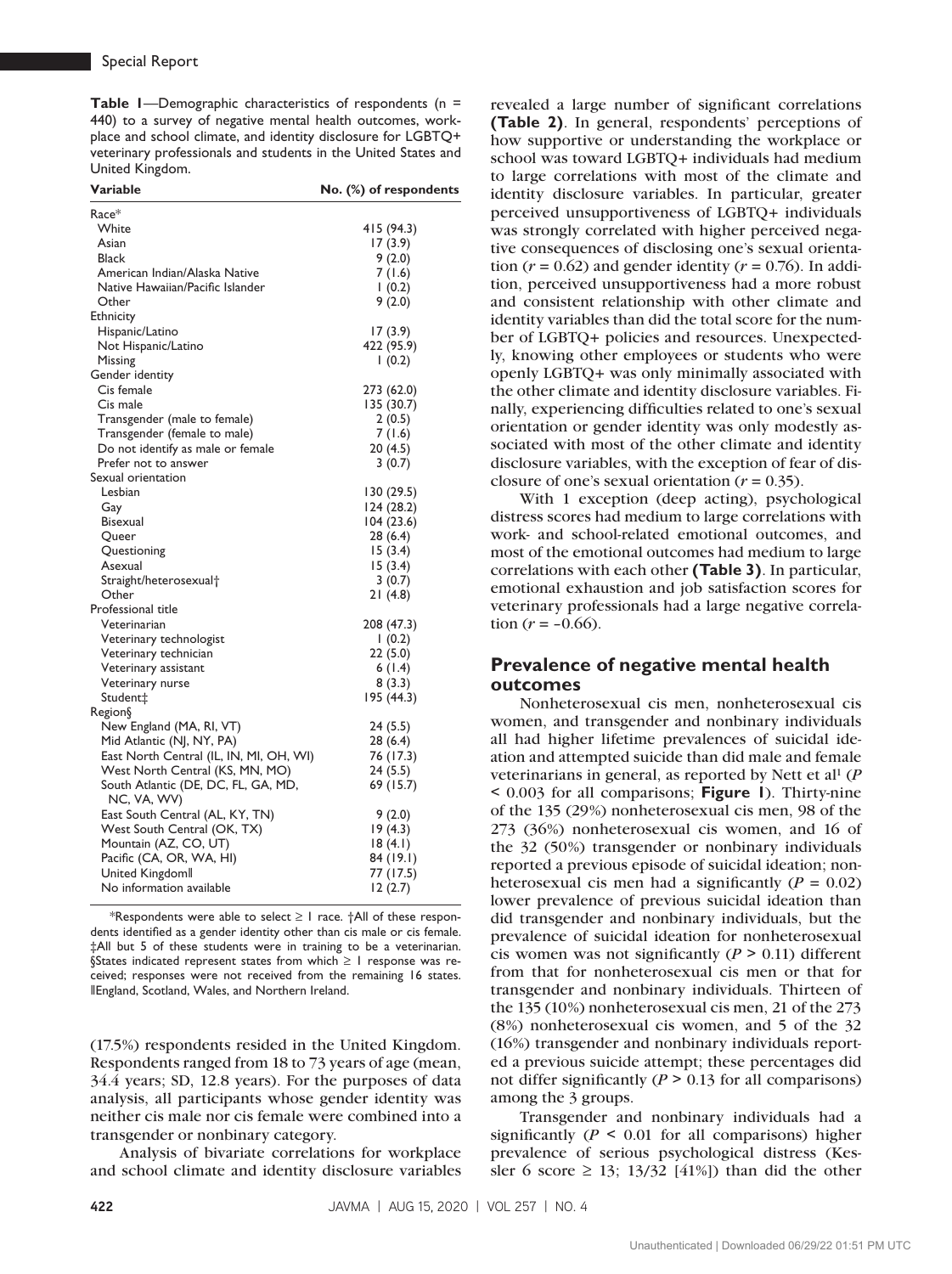**Table 2**—Results of analyses of bivariate correlations for workplace and school climate and identity disclosure variables for respondents in Table 1.

|                                                               | Correlation coefficient (r) |              |          |          |          |          |          |          |          |                 |         |         |                 |                 |
|---------------------------------------------------------------|-----------------------------|--------------|----------|----------|----------|----------|----------|----------|----------|-----------------|---------|---------|-----------------|-----------------|
| Variable                                                      |                             | $\mathbf{2}$ | 3        | 4        | 5        | 6        |          | 8        | 9        | $\overline{10}$ | ш       | 12      | $\overline{13}$ | $\overline{14}$ |
| I. Experienced difficulties related to LGBTQ+ status          |                             |              |          |          |          |          |          |          |          |                 |         |         |                 |                 |
| 2. Total number of LGBTQ+ policies and resources              | 0.00                        |              |          |          |          |          |          |          |          |                 |         |         |                 |                 |
| 3. Knew other LGBTQ+ employees or students                    | $-0.06$                     | $0.36*$      |          |          |          |          |          |          |          |                 |         |         |                 |                 |
| 4. Unsupportiveness of workplace or school                    | $0.22*$                     | $-0.35*$     | $-0.17*$ |          |          |          |          |          |          |                 |         |         |                 |                 |
| 5. Frequency of homophobic remarks                            | $0.27*$                     | $-0.18*$     | $-0.02$  | $0.46*$  |          |          |          |          |          |                 |         |         |                 |                 |
| 6. Frequency of negative remarks about gender expression      | $0.22*$                     | $-0.16*$     | $-0.06$  | $0.45*$  | $0.70*$  |          |          |          |          |                 |         |         |                 |                 |
| 7. Disclosed sexual orientation at work or school†            | 0.08                        | $0.20*$      | $0.19*$  | $-0.36*$ | $-0.21*$ | $-0.22*$ |          |          |          |                 |         |         |                 |                 |
| 8. Outness Inventory (sexual orientation): family+            | 0.09                        | $0.14*$      | $-0.03$  | $-0.32*$ | $-0.15*$ | $-0.20*$ | $0.64*$  |          |          |                 |         |         |                 |                 |
| 9. Outness Inventory (sexual orientation): world <sup>+</sup> | $0.10*$                     | 0.09         | $-0.04$  | $-0.35*$ | $-0.19*$ | $-0.23*$ | $0.80*$  | $0.70*$  |          |                 |         |         |                 |                 |
| 10. Fear of Disclosure Scale (sexual orientation):            | $0.35*$                     | $-0.27*$     | $-0.11$  | $0.62*$  | $0.50*$  | $0.49*$  | $-0.23*$ | $-0.26*$ | $-0.26*$ |                 |         |         |                 |                 |
| 11. Disclosed gender identity at work or school               | $0.13*$                     | $-0.04$      | 0.03     | 0.05     | $0.12*$  | $0.18*$  | $-0.03$  | $-0.03$  | $-0.05$  | 0.12            |         |         |                 |                 |
| 12. Outness Inventory (gender identity): family§              | 0.12                        | 0.18         | 0.03     | 0.07     | 0.19     | 0.29     | 0.14     | $0.48*$  | 0.28     | $0.43*$         | $0.52*$ |         |                 |                 |
| 13. Outness Inventory (gender identity): world§               | 0.19                        | $-0.03$      | 0.14     | $-0.15$  | 0.21     | 0.29     | $0.45*$  | 0.24     | 0.33     | 0.16            | $0.74*$ | $0.66*$ |                 |                 |
| 14. Fear of Disclosure Scale (gender identity)¶               | 0.18                        | $-0.45*$     | $-0.24$  | $0.76*$  | $0.40*$  | $0.44*$  | $-0.02$  | $-0.22$  | $-0.17$  | $0.79*$         | $-0.26$ | 0.19    | 0.13            |                 |
| No. of respondents                                            | 440                         | 440          | 440      | 399      | 399      | 399      | 440      | 397      | 396      | 242             | 440     | 27      | 27              | 25              |
| Mean score                                                    | 0.37                        | 4.04         | 0.77     | 1.90     | 2.18     | 2.10     | 2.72     | 5.64     | 4.96     | 2.12            | 0.12    | 2.98    | 2.69            | 3.39            |
| SD                                                            | 0.48                        | 2.84         | 0.42     | 0.87     | 1.22     | 1.20     | 1.21     | 2.36     | 2.10     | 1.15            | 0.49    | 2.50    | .81             | 1.84            |

\*Correlation coefficient was significantly (2-tailed value of *P* < 0.05) different from 0. †Only asked of nonheterosexual respondents. ‡Only asked of nonheterosexual respondents who indicated that they were not open about their sexual orientation to everyone at work or school. §Only asked of transgender or nonbinary respondents. ¶Only asked of transgender and nonbinary respondents who indicated that they were not open about their gender identity to everyone at work or school.

> **Table 3**—Results of analyses of bivariate correlations for negative mental health outcomes and work- and school-related emotional outcomes for respondents in Table 1.

|                                              | Correlation coefficient (r) |          |          |         |          |       |  |  |  |  |
|----------------------------------------------|-----------------------------|----------|----------|---------|----------|-------|--|--|--|--|
| Variable                                     |                             | 2        |          | 4       | 5        | 6     |  |  |  |  |
| I. Psychological distress score (continuous) |                             |          |          |         |          |       |  |  |  |  |
| 2. Work- and school-related stress           | $0.52*$                     |          |          |         |          |       |  |  |  |  |
| 3. Surface acting score                      | $0.48*$                     | $0.33*$  |          |         |          |       |  |  |  |  |
| 4. Deep acting score                         | $0.25*$                     | $0.21*$  | $0.46*$  |         |          |       |  |  |  |  |
| 5. Emotional exhaustion scoret               | $0.60*$                     | $0.58*$  | $0.56*$  | $0.22*$ |          |       |  |  |  |  |
| 6. Job satisfaction scoret                   | $-0.45*$                    | $-0.36*$ | $-0.40*$ | $-0.12$ | $-0.66*$ |       |  |  |  |  |
| No. of respondents                           | 385                         | 377      | 378      | 378     | 213      | 214   |  |  |  |  |
| Mean score                                   | 7.56                        | 3.20     | 8.50     | 7.47    | 32.59    | 15.53 |  |  |  |  |
| SD                                           | 5.16                        | 0.81     | 2.56     | 3.00    | 13.71    | 4.69  |  |  |  |  |

\*Correlation coefficient was significantly (2-tailed value of *P* < 0.05) different from 0. †Only asked of veterinary professionals.



**Figure 1**—Prevalence of serious psychological distress (ie, Kessler 6 psychological distress score  $\geq$  13), a history of depressive episodes, a history of suicidal ideation, and a history of attempted suicide for respondents  $(n = 440)$  to a survey of LGBTQ+ veterinary professionals and students in the United States and United Kingdom and for a previously reported survey by Nett et all of male and female veterinarians in general. Error bars represent 95% CIs, with a lack of overlap among error bars representing one indicator of differences across groups. *See* text for results of statistical tests of group comparisons.

lence of serious psychological distress did not differ significantly  $(P = 0.23)$ between nonheterosexual cis men (8/135 [6%]) and male veterinarians in general.<sup>1</sup> Transgender and nonbinary individuals had the highest prevalence of previous depressive episodes (16/32

4 groups (Figure 1). Nonheterosexual cis women (45/273 [16%]) had a significantly (*P* = 0.005) higher prevalence of serious psychological distress than did female veterinarians in general.<sup>1</sup> However, the preva-

[50%]), which was significantly different from the prevalences for male veterinarians in general<sup>1</sup> ( $P =$ 0.001) and for nonheterosexual cis men  $(P = 0.01)$  but was not significantly  $(P > 0.11$  for both comparisons)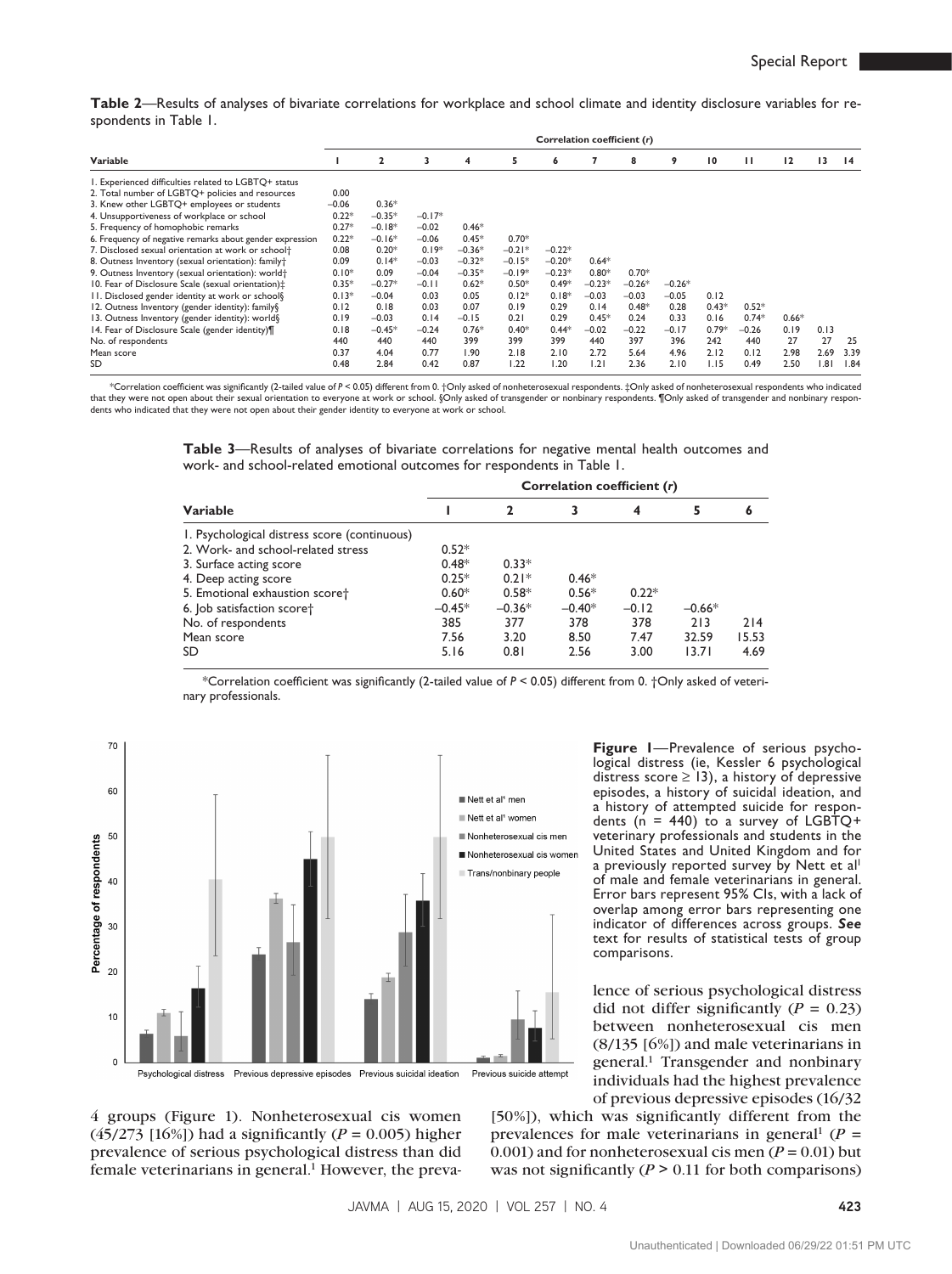|                                       |  |  | Table 4—Comparison of responses to workplace and school climate survey questions for veterinary professionals ( $n = 245$ ) and |  |  |  |  |
|---------------------------------------|--|--|---------------------------------------------------------------------------------------------------------------------------------|--|--|--|--|
| veterinary students (195) in Table 1. |  |  |                                                                                                                                 |  |  |  |  |

| Variable                                                                                                        | <b>Professionals</b>      | <b>Students</b>        | P value      |
|-----------------------------------------------------------------------------------------------------------------|---------------------------|------------------------|--------------|
| Experienced difficulties related to sexual orientation or gender identity in school or professional settings    |                           |                        | $< 0.001*$   |
| Yes                                                                                                             | $110(45)^{a}$             | 52 $(27)^{b}$          |              |
| No or missing response                                                                                          | $135(55)^a$               | $143 (73)^{b}$         |              |
| Workplace and school LGBTQ+ policies and resources                                                              |                           |                        |              |
| Written nondiscrimination policy that includes sexual orientation                                               |                           |                        | $0.008*$     |
| Yes                                                                                                             | 148(60.4)                 | 93 (47.7)              |              |
| No                                                                                                              | 41 $(16.7)$               | 0(0.0)                 |              |
| Don't know or missing response<br>Written nondiscrimination policy that includes gender identity                | 56 (22.9)                 | 102(52.3)              | $0.29+$      |
| Yes                                                                                                             | 78 (31.8)                 | 53 (27.2)              |              |
| No                                                                                                              | 71 (29.0)                 | 3(1.5)                 |              |
| Don't know or missing response                                                                                  | 96 (39.2)                 | 139(71.3)              |              |
| Sexual orientation included in definition of diversity                                                          |                           |                        | $0.10+$      |
| Yes                                                                                                             | 124 (50.6)                | 114(58.5)              |              |
| No                                                                                                              | 42 (17.1)                 | 2(1.0)                 |              |
| Don't know or missing response                                                                                  | 79 (32.2)                 | 79 (40.5)              |              |
| Gender identity included in definition of diversity                                                             |                           |                        | $0.02*$      |
| Yes                                                                                                             | 69 (28.2)                 | 76 (39.0)              |              |
| No                                                                                                              | 60(24.5)                  | 4(2.1)                 |              |
| Don't know or missing response<br>Awareness of lesbian, gay, and bisexual issues included in diversity training | 116(47.3)                 | 115(59.0)              | $0.001*$     |
| Yes                                                                                                             | 60 $(24.5)^a$             | 73 (37.4) <sup>b</sup> |              |
| No                                                                                                              | $102 (41.6)^a$            | $24 (12.3)^{b}$        |              |
| Don't know or missing response                                                                                  | $83(33.9)^a$              | 98 $(50.3)^{b}$        |              |
| Awareness of trans issues included in diversity training                                                        |                           |                        | $0.001*$     |
| Yes                                                                                                             | 36 $(14.7)^a$             | 38 (19.5) <sup>a</sup> |              |
| No                                                                                                              | $115 (46.9)^a$            | $32 (16.4)^{b}$        |              |
| Don't know or missing response                                                                                  | 94 (38.4) <sup>a</sup>    | $125(64.1)^{b}$        |              |
| Offers same-sex domestic partner benefits                                                                       |                           |                        | $< 0.001*$   |
| Yes                                                                                                             | 129(52.7) <sup>a</sup>    | $17(8.7)^{b}$          |              |
| No                                                                                                              | 56 (22.9) <sup>a</sup>    | $(4.1)^{b}$            |              |
| Don't know or missing response<br>Offers trans-inclusive health-care benefits                                   | 60 $(24.5)^a$             | $170 (87.2)^{b}$       | $< 0.001*$   |
| Yes                                                                                                             | $29 (11.8)^a$             | $(4.1)^{b}$            |              |
| No                                                                                                              | 71 (29.0) <sup>a</sup>    | $12(6.2)^{b}$          |              |
| Don't know or missing response                                                                                  | $145 (59.2)^a$            | $175(89.7)^{b}$        |              |
| Offers lesbian, gay, and bisexual resources or support groups                                                   |                           |                        | $< 0.001*$   |
| Yes                                                                                                             | 45 $(18.4)^a$             | $124 (63.6)^{b}$       |              |
| No                                                                                                              | 140 (57.1) <sup>a</sup>   | $14(7.2)^{b}$          |              |
| Don't know or missing response                                                                                  | 60 $(24.5)^a$             | 57 (29.2) <sup>a</sup> |              |
| Offers trans-inclusive resources or support groups                                                              |                           |                        | $< 0.001*$   |
| Yes                                                                                                             | $25 (10.2)^a$             | 86 $(44.1)^b$          |              |
| No                                                                                                              | 137 (55.9) <sup>a</sup>   | $15(7.7)^{b}$          |              |
| Don't know or missing response                                                                                  | $83(33.9)^a$              | 94 $(48.2)^{b}$        | $0.230 +$    |
| Welcomes same-sex partners at social events<br>Yes                                                              | 201 (82.0)                | 151 (77.4)             |              |
| No                                                                                                              | 7(2.9)                    | 4(2.1)                 |              |
| Don't know or missing response                                                                                  | 37 (15.1)                 | 40 (20.5)              |              |
| Total No. of LGBTQ+ policies and resources                                                                      | 3.85(2.97)                | 4.27(2.66)             | 0.12         |
| How supportive and understanding workplace or school is of LGBTQ+ employees and students                        |                           |                        | $< 0.001$ *± |
| Very supportive                                                                                                 | $105 (42.9)$ <sup>a</sup> | 39 (20.0) <sup>b</sup> |              |
| Supportive                                                                                                      | 76 (31.0) <sup>a</sup>    | 98 (50.3) <sup>b</sup> |              |
| Neither supportive nor unsupportive                                                                             | $37 (15.1)^a$             | $29(14.9)^a$           |              |
| Unsupportive                                                                                                    | $3(1.2)^a$                | $5(2.6)$ <sup>a</sup>  |              |
| Very unsupportive                                                                                               | $4(1.6)^a$                | $3(1.5)^a$             |              |
| Missing response<br>How often exposed to homophobic remarks at work or school                                   | $20(8.2)^a$               | $21(10.8)^a$           | $< 0.001*$   |
| Never                                                                                                           | 116 (47.3) <sup>a</sup>   | 47 $(24.1)^{b}$        |              |
| Very rarely                                                                                                     | 46 $(18.8)^a$             | 47 $(24.1)^a$          |              |
| Rarely                                                                                                          | $29 (11.8)^a$             | 35 (17.9) <sup>a</sup> |              |
| Occasionally                                                                                                    | $28 (11.4)$ <sup>a</sup>  | 38 $(19.5)^{b}$        |              |
| Frequently                                                                                                      | 6 $(2.4)$ <sup>a</sup>    | $7(3.6)^a$             |              |
| Missing response                                                                                                | $20(8.2)^a$               | $21(10.8)^a$           |              |
| How often exposed to negative remarks about gender expression at work or school                                 |                           |                        | $0.02*$      |
| Never                                                                                                           | $115 (46.9)^a$            | 60 $(30.8)^{b}$        |              |
| Very rarely                                                                                                     | 49 (20.0) <sup>a</sup>    | 42 $(21.5)^a$          |              |
| Rarely                                                                                                          | 30 $(12.2)^a$             | $31 (15.9)^a$          |              |
| Occasionally                                                                                                    | $26 (10.6)^a$             | 36 $(18.5)^{b}$        |              |
| Frequently                                                                                                      | $5(2.0)$ <sup>a</sup>     | $5(2.6)^a$             |              |
| Missing response                                                                                                | $20(8.2)^a$               | $21(10.8)^a$           |              |

Data are given as number (%) of respondents.

\*Statistically significant after accounting for type I error with the linear step-up approach.48 †Because expected responses for some cells were < 5, *no* responses and don't know or missing responses were combined for χ<sup>2</sup> analysis. ‡Because expected responses for some cells were < 5, *unsupportive* and *very unsupportive* responses were combined for  $\chi^2$  analysis.

a.bValues in a row with different superscript letters were significantly (*P* < 0.05) different, as determined by the use of *z* tests between groups with a Bonferroni correction.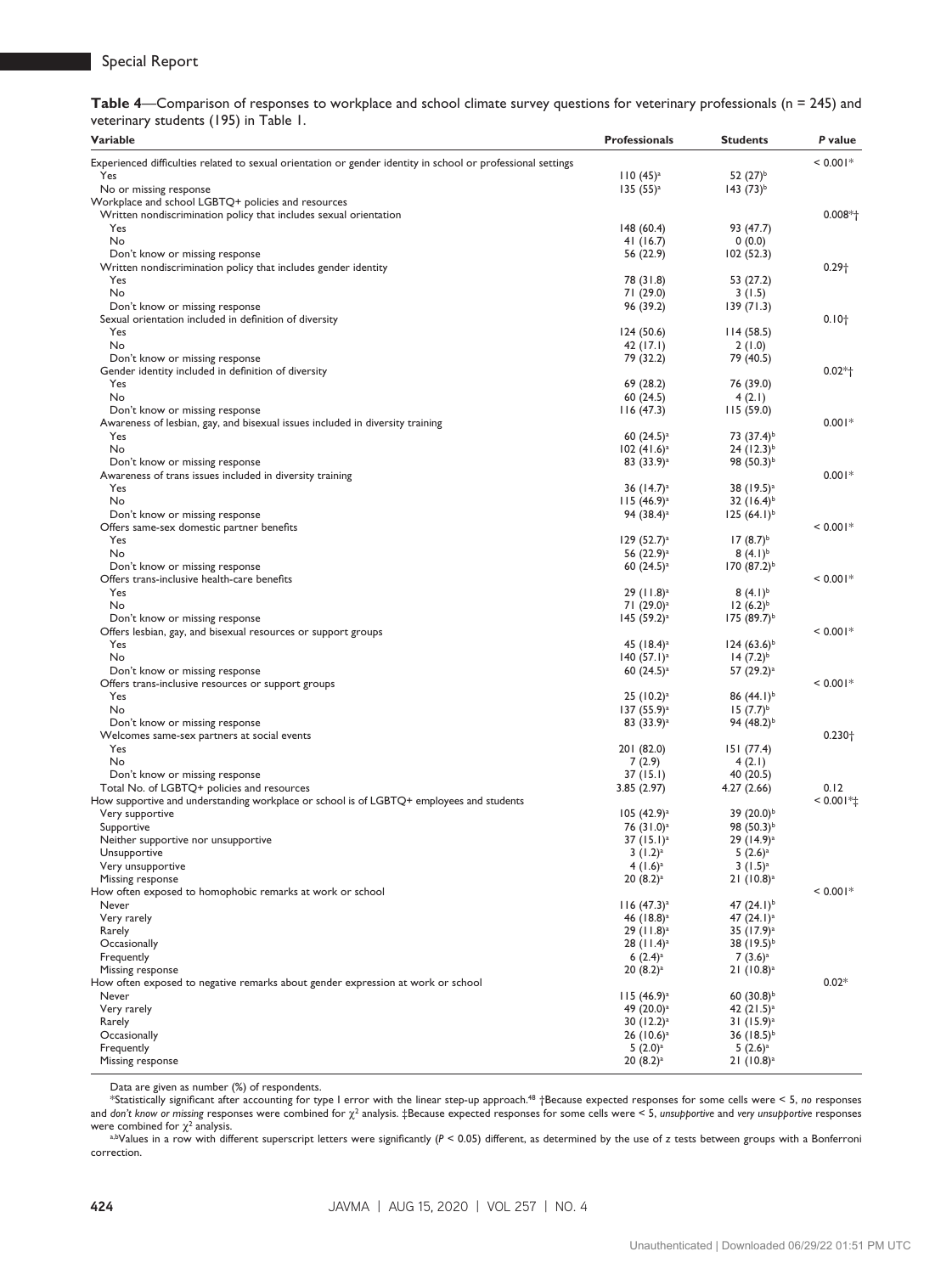different from prevalences for female veterinarians in general<sup>1</sup> or for nonheterosexual cis women. Nonheterosexual cis women had a significantly  $(P = 0.003)$ higher prevalence of previous depressive episodes (123/273 [45%]) than did female veterinarians in general.1 However, the prevalence of previous depressive episodes did not differ significantly  $(P = 0.47)$  between nonheterosexual cis men (36/135 [27%]) and male veterinarians in general.<sup>1</sup>

Because respondents in the study by Nett et al<sup>1</sup> consisted exclusively of veterinarians whereas respondents in the present study included not just veterinarians but also veterinary students and other veterinary professionals, the data were reanalyzed with responses only from veterinarians. The overall pattern of prevalences was similar; however, owing to the smaller sample size, the confidence intervals were wider and were more likely to overlap (**Supplementary Figure S1**, available at: [avmajournals.avma.](http://avmajournals.avma.org/doi/suppl/10.2460/javma.257.4.417) [org/doi/suppl/10.2460/javma.257.4.417](http://avmajournals.avma.org/doi/suppl/10.2460/javma.257.4.417)).

#### **Workplace and school climate**

Veterinary professionals were significantly (*P* < 0.001) more likely than veterinary students to indicate that they had experienced difficulties related to their sexual orientation or gender identity in the workplace or at school **(Table 4)**. For 8 of the 11 LGBTQ+ policies and resources, significant differ-

ences were found between veterinary professionals and students with regard to whether those policies and resources were available in the workplace or at school. The exceptions were whether respondents felt that same-sex partners would be welcome at social events (352/440 [80%] said *yes*), having a written nondiscrimination policy that includes gender identity (131/440 [30%] said *yes*), and including sexual orientation in the definition of diversity (238/440 [54%] said *yes*). The total number of LGBTQ+ policies and resources that were available did not differ significantly  $(P = 0.12)$  between veterinary professionals and students.

When asked to indicate how supportive their workplace or school was for LGBTQ+ individuals, veterinary professionals were more likely than students to state that their workplace was very supportive, whereas students were more likely than veterinary professionals to state that their school was supportive. Veterinary professionals and students did not differ in their likelihood of describing their workplace or school as neither supportive nor unsupportive or as unsupportive or very unsupportive (the latter 2 categories were combined for  $\chi^2$  analyses).

Finally, when asked how often they were exposed to homophobic remarks or negative remarks about gender expression at work or school, veterinary professionals were more likely than students to indicate

Table 5—Comparison of responses to identity disclosure survey questions for veterinary professionals (n = 245) and veterinary students (195) in Table 1.

| Variable                                                                             | No. of respondents | <b>Professionals</b> | <b>Students</b>  | P value    |
|--------------------------------------------------------------------------------------|--------------------|----------------------|------------------|------------|
| Knew of other employees or students who were openly LGBTQ+                           | 440                |                      |                  | $< 0.001*$ |
| Yes                                                                                  |                    | $163 (66.5)^a$       | $175 (89.7)^{b}$ |            |
| No                                                                                   |                    | 70 $(28.6)^a$        | 13 $(6.7)^b$     |            |
| Missing response                                                                     |                    | $12(4.9)^a$          | $7(3.6)^a$       |            |
| Individuals at work or school to which sexual orientation was disclosed <sup>+</sup> | 437                |                      |                  | $< 0.001*$ |
| No one                                                                               |                    | $17(7.0)^a$          | 34 $(17.6)^b$    |            |
| Some people                                                                          |                    | 33 $(13.5)^{a}$      | 80 $(41.5)^{b}$  |            |
| Most people                                                                          |                    | 43 $(17.6)^a$        | 52 $(26.9)^{b}$  |            |
| Everyone                                                                             |                    | $139(57.0)^a$        | $20 (10.4)^{b}$  |            |
| Missing response                                                                     |                    | $12(4.9)^a$          | $7(3.6)^a$       |            |
| Individuals at work or school to which gender identity was disclosed $\ddagger$      | 29                 |                      |                  | 0.36       |
| No one                                                                               |                    | 6(42.9)              | 4(26.7)          |            |
| Some people                                                                          |                    | 6(42.9)              | 7(46.7)          |            |
| Most people                                                                          |                    | 0(0)                 | 1(6.7)           |            |
| Everyone                                                                             |                    | (7.1)                | 1(6.7)           |            |
| Missing response                                                                     |                    | (7.1)                | 2(13.3)          |            |
| Fear of Disclosure Scale score                                                       |                    |                      |                  |            |
| Sexual orientation§                                                                  | 278                | $1.97 \pm 1.23$      | $2.20 \pm 1.10$  | 0.16       |
| Gender identity¶                                                                     | 27                 | $3.64 \pm 2.12$      | $3.02 \pm 1.48$  | 0.50       |
| Outness Inventory                                                                    |                    |                      |                  |            |
| Sexual orientation: family+                                                          | 437                | $6.44 \pm 1.93$      | $4.60 \pm 2.47$  | $< 0.001*$ |
| Gender identity: family <sup>+</sup>                                                 | 29                 | $4.02 \pm 3.04$      | $2.40 \pm 1.95$  | 0.12       |
| Sexual orientation: world <sup>+</sup>                                               | 437                | $5.84 \pm 1.80$      | $3.84 \pm 1.92$  | $< 0.001*$ |
| Gender identity: world $\ddagger$                                                    | 29                 | $2.73 \pm 2.02$      | $2.96 \pm 1.76$  | 0.76       |

Data are given as number  $%$  of respondents or as mean  $\pm$  SD.

\*Statistically significant after accounting for type I error with the linear step-up approach.48 †Only asked of nonheterosexual respondents. ‡Only asked of transgender or nonbinary respondents. §Only asked of nonheterosexual respondents who indicated that they were not open about their sexual orientation to everyone at work or school. ¶Only asked of transgender and nonbinary respondents who indicated that they were not open about their gender identity to everyone at work or school. ‖Because expected responses for some cells were < 5, all responses other than *no one* were combined for  $\gamma^2$  analysis.

a,bValues in a row with different superscript letters were significantly (*P* < 0.05) different, as determined by the use of *z* tests between groups with a Bonferroni correction.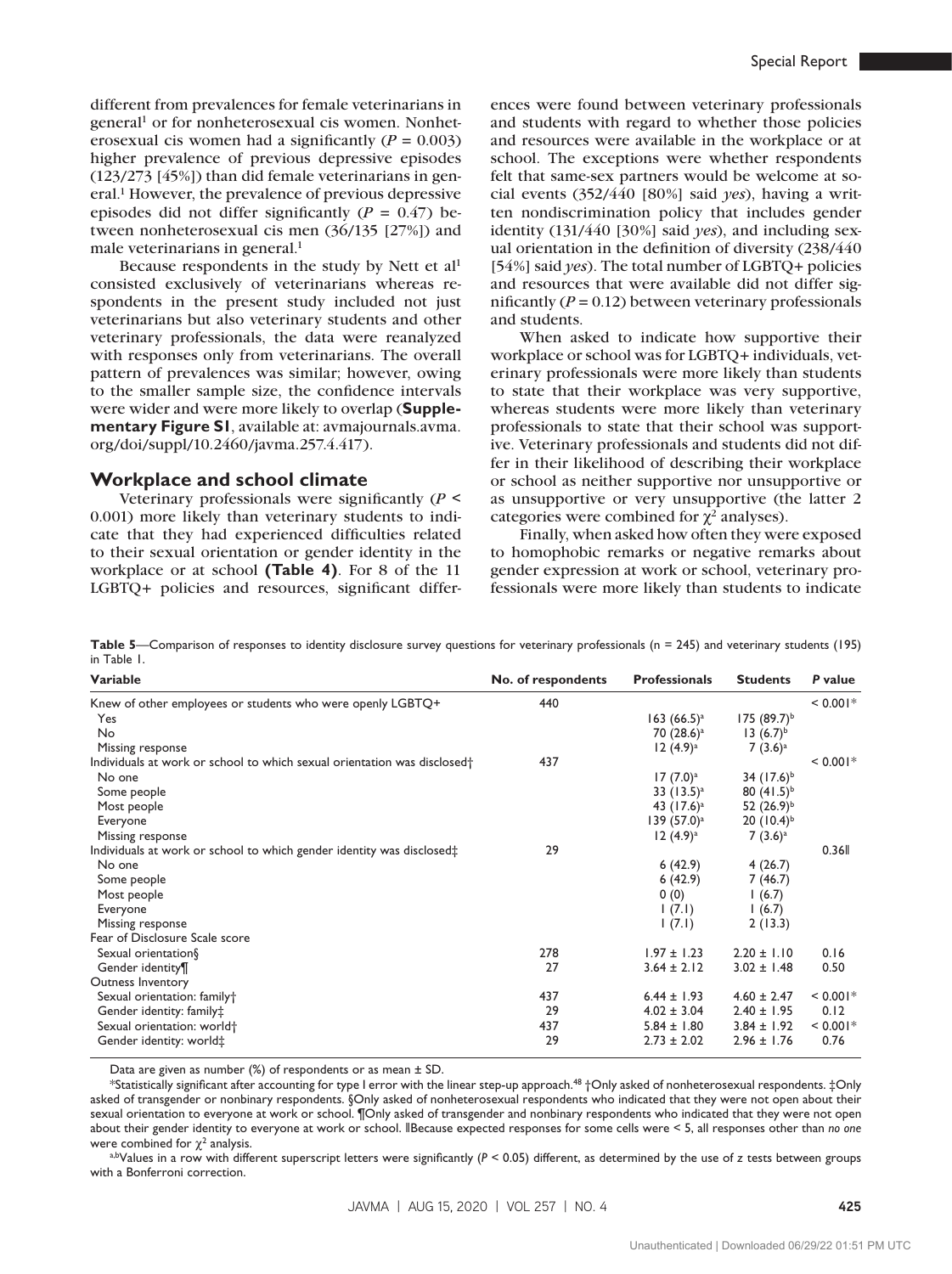that they never heard homophobic language or negative remarks about gender expression, whereas students were more likely to indicate that they were exposed to this language occasionally. Otherwise, there were no significant differences between groups.

#### **Identity disclosure**

Students (175/195 [89.7%]) were more likely than veterinary professionals (163/245 [66.5%]) to indicate that they knew at least 1 other individual in their school or workplace who was openly LGBTQ+ **(Table 5)**. Among the 175 students who reported knowing at least 1 other person at their veterinary school who identified as LGBTQ+, 170 (97%) reported knowing at least 1 LGBTQ+ student, 82 (47%) reported knowing at least 1 LGBTQ+ faculty member, 52 (30%) reported knowing at least 1 LGBTQ+ staff member, 10 (6%) reported knowing at least 1 LGBTQ+ internship or externship supervisor, and 3 (2%) indicated *other* (eg, a fellow intern at a teaching hospital). Among the 163 professionals who reported knowing at least 1 other employee who was openly LGBTQ+, 119 (73%) reported knowing at least 1 LGBTQ+ peer, 110 (67%) reported knowing at least 1 LGBTQ+ supervisee or employee, 58 (36%) reported knowing at least 1

LGBTQ+ work supervisor, and 14 (9%) indicated *other* (eg, a practice owner or student).

When respondents were asked about the extent to which they had disclosed their own LGBTQ+ identities in the workplace or at school, veterinary professionals were more open about their sexual orientation, compared with students. Specifically, they were significantly less likely to indicate that they had disclosed to no one and substantially more likely to indicate they had disclosed to everyone, compared with students. In contrast, veterinary professionals and students were equally unlikely to disclose their gender identity; however, the small sample size yielded limited power for comparisons related to gender identity disclosure.

Respondents who were not open about their sexual orientation or gender identity were asked to complete the Fear of Disclosure Scale to assess perceived consequences if they were to disclose their LGBTQ+ identities. There were no significant differences between veterinary professionals and students on the perceived consequences of disclosure of either sexual orientation or gender identity.

Veterinary professionals had higher scores for general openness about their sexual orientation to

**Table 6**—Results of linear regression analysis of whether workplace and school climate variables or identity disclosure variables were significantly associated with psychological distress, work- and school-related stress, surface acting, and deep acting scores for respondents in Table 1.

|                                                                                                                    | Psychological<br>distress score<br>(continuous) |           | Work-<br>and school-related<br>stress score |           | <b>Surface</b><br>acting score |              | Deep<br>acting score |             |
|--------------------------------------------------------------------------------------------------------------------|-------------------------------------------------|-----------|---------------------------------------------|-----------|--------------------------------|--------------|----------------------|-------------|
| <b>Predictor</b>                                                                                                   | No.                                             | P value   | No.                                         | P value   | No.                            | P value      | No.                  | P value     |
| Experienced difficulties related to sexual<br>orientation or gender identity in school<br>or professional settings | 440                                             | $0.01*$   | 377                                         | 0.04      | 440                            | ${}< 0.01*$  | 440                  | 0.03        |
| Total No. of LGBTQ+ policies and resources                                                                         | 440                                             | $< 0.01*$ | 377                                         | 0.03      | 440                            | ${}_{0.01*}$ | 440                  | 0.29        |
| How unsupportive workplace or school is of<br>LGBTQ+ employees and students                                        | 399                                             | $< 0.01*$ | 377                                         | $0.01*$   | 399                            | ${}< 0.01*$  | 399                  | 0.54        |
| How often exposed to homophobic remarks<br>at work or school                                                       | 399                                             | $< 0.01*$ | 377                                         | 0.06      | 399                            | ${}< 0.01*$  | 399                  | ${}< 0.01*$ |
| How often exposed to negative remarks<br>about gender expression at work or school                                 | 399                                             | $< 0.01*$ | 377                                         | $< 0.01*$ | 399                            | $< 0.01*$    | 399                  | $< 0.01*$   |
| Know of other employees or students who<br>were openly LGBTQ+                                                      | 421                                             | 0.21      | 377                                         | 0.93      | 421                            | 0.21         | 421                  | 0.47        |
| Disclosed sexual orientation at work or school <sup>+</sup>                                                        | 418                                             | 0.20      | 375                                         | 0.52      | 418                            | 0.99         | 418                  | 0.91        |
| Outness Inventory (sexual orientation): family†                                                                    | 397                                             | $< 0.01*$ | 375                                         | 0.14      | 397                            | $0.01*$      | 397                  | 0.07        |
| Outness Inventory (sexual orientation): world <sup>+</sup>                                                         | 396                                             | 0.05      | 375                                         | 0.62      | 396                            | 0.36         | 396                  | 0.90        |
| Fear of Disclosure Scale (sexual orientation):                                                                     | 242                                             | $< 0.01*$ | 225                                         | $< 0.01*$ | 242                            | $< 0.01*$    | 242                  | 0.05        |
| Disclosed gender identity at work or school§                                                                       | 26                                              | 0.72      | 23                                          | 0.12      | 26                             | 0.14         | 26                   | 0.13        |
| Outness Inventory (gender identity): family§                                                                       |                                                 |           | 23                                          | 0.18      |                                |              |                      |             |
| Professional-versus-student X Outness<br>Inventory (gender identity): family §                                     | 24                                              | $< 0.01*$ | —                                           |           | 24                             | ${}< 0.01*$  | 24                   | ${}< 0.01*$ |
| Outness Inventory (gender identity): world§                                                                        | 24                                              | 0.36      | 23                                          | 0.34      | 24                             | 0.61         | 24                   | 0.45        |
| Fear of Disclosure Scale (gender identity)                                                                         | 22                                              | 0.39      | 21                                          | 0.30      | 22                             | 0.58         | 22                   | 0.96        |

In all regression models, dummy variables were used to control for gender identity and whether respondents were veterinary professionals or students.

 $^*\!$ Statistically significant after accounting for type I error with the linear step-up approach. $^{48}$  †Only asked of nonheterosexual respondents. ‡Only asked of nonheterosexual respondents who indicated that they were not open about their sexual orientation to everyone at work or school. §Only asked of transgender or nonbinary respondents; gender identity was not included in the regression model. IOnly asked of transgender and nonbinary respondents who indicated that they were not open about their gender identity to everyone at work or school; gender identity was not included in the regression model.

— = Analysis was not reported. For main effects, analyses were not reported when there was a statistically significant interaction. For interactions, analyses were not reported when the interaction was not statistically significant.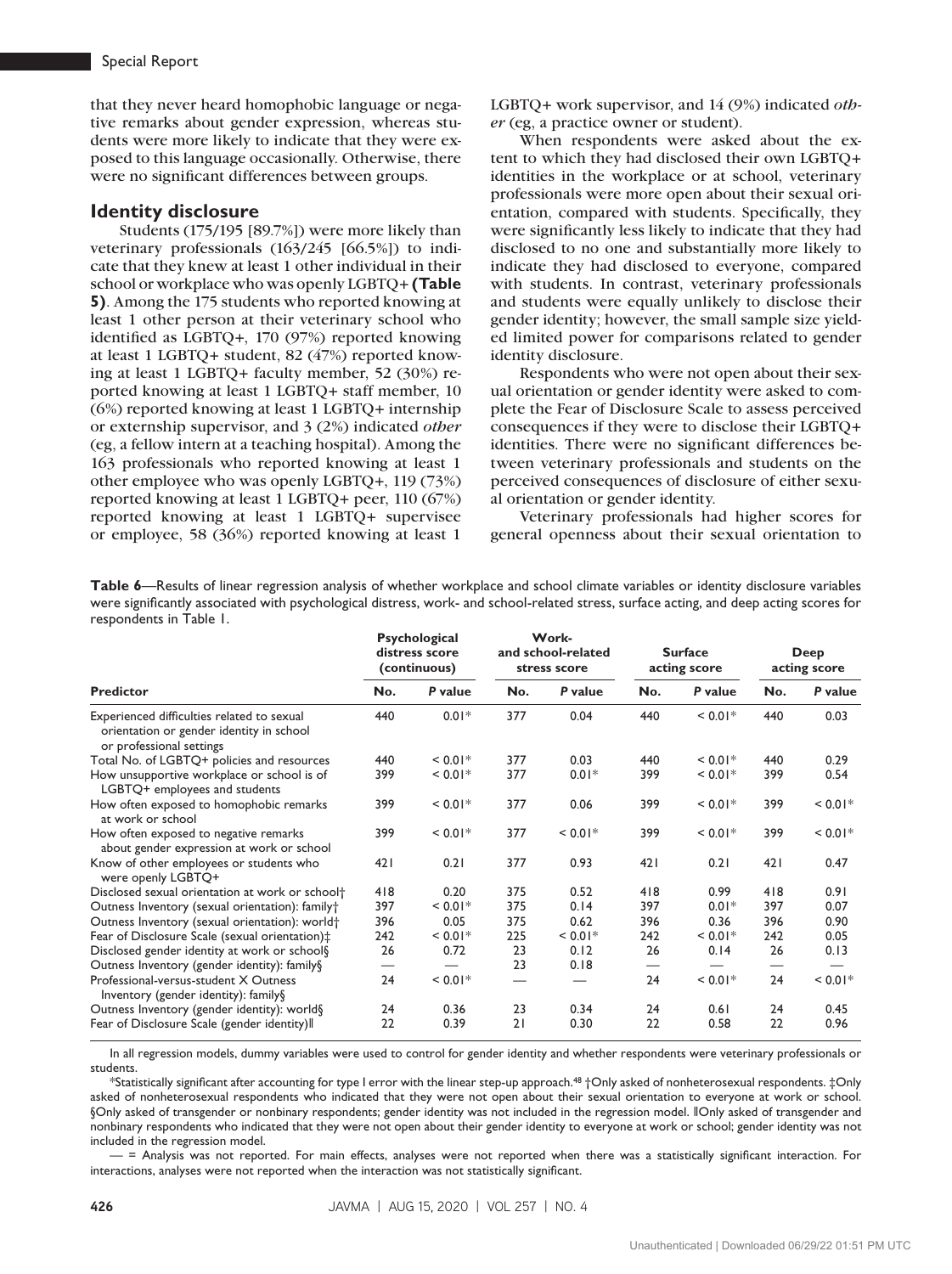their family and to the world, compared with students. In contrast, there were no significant differences between veterinary professionals and students regarding general openness about gender identity to their family or to the world. However, results should be viewed with caution given the small sample size.

### **Work- and school-related emotional outcomes**

Regression analysis of whether workplace and school climate or identity disclosure variables were significantly associated with psychological distress, work- and school-related stress, surface acting, and deep acting scores found that professional-versusstudent status generally did not modify the relationship between variables **(Table 6)**. Only 1 variable had significant relationships for all 4 examined outcomes. Specifically, how often respondents were exposed to negative remarks about gender expression was associated with psychological distress, work- and school-related stress, surface acting, and deep acting scores. Two other variables were associated with all outcomes except deep acting score. Specifically, how supportive the workplace or school was of LGBTQ+ identities and the Fear of Disclosure Scale score for sexual orientation were both associated with psychological distress, work- and school-related stress, and surface acting scores. How often respondents were exposed to homophobic remarks was associated with psychological distress, surface acting, and deep acting scores, and 3 variables (ie, whether respondents had experienced difficulties related to their sexual orientation or gender identity in the workplace or at school, total number of LGBTQ+ policies and resources [negative association], and outness about sexual orientation to family [negative association]) were associated with psychological distress and surface acting scores. Finally, variables that were not significantly associated with any of the 4 outcomes

included whether respondents knew of other employees or students who were openly LGBTQ+ and most variables related to identity disclosure.

For 3 regression models, professional-versus-student status moderated the results, and all 3 involved outness about gender identity to family members. First, for students, there was not a significant relationship between outness to family members and psychological distress scores (β = 0.34; *P* = 0.12) but for veterinary professionals, greater outness to family members was associated with lower psychological distress scores ( $\beta$  = -0.47; *P* = 0.01). Second, for students, there was not a significant relationship between outness to family members and surface acting scores ( $\beta$  = 0.37; *P* = 0.05), but for veterinary professionals, greater outness to family members was associated with lower surface acting scores ( $\beta$  =  $-0.56$ ;  $P \le 0.01$ ). Third, for students, greater outness to family members was associated with higher deep acting scores ( $β = 0.50$ ;  $P \le 0.01$ ), but for veterinary professionals, there was not a significant relationship between outness to family members and deep acting scores ( $\beta$  = -0.24; *P* = 0.19).

Emotional exhaustion and job satisfaction, which were assessed only in veterinary professionals, were significantly associated with several variables **(Table 7)**. Specifically, experiencing workplace difficulties related to LGBTQ+ status, lack of supportiveness of the workplace, frequency of exposure to homophobic remarks, and frequency of exposure to negative remarks about gender expression were all positively associated with emotional exhaustion scores and negatively associated with job satisfaction scores. Additionally, the total number of LGBTQ+ policies or resources and disclosure of gender identity at work were negatively associated with emotional exhaustion scores and positively associated with job satisfaction scores. Outness about sexual orientation and gender identity to family and outness about gender

**Table 7**—Results of linear regression analysis of whether workplace climate variables or identity disclosure variables were significantly associated with emotional exhaustion or job satisfaction scores for veterinary professionals in Table 1.

|                                                                                                            |                 | <b>Emotional exhaustion</b> | Job satisfaction |           |  |  |
|------------------------------------------------------------------------------------------------------------|-----------------|-----------------------------|------------------|-----------|--|--|
| <b>Predictor</b>                                                                                           | No.             | P value                     | No.              | P value   |  |  |
| Experienced difficulties related to your sexual orientation<br>or gender identity in professional settings | 245             | $< 0.01*$                   | 245              | $< 0.01*$ |  |  |
| Total No. of LGBTQ+ policies and resources                                                                 | 245             | $< 0.01*$                   | 245              | $< 0.01*$ |  |  |
| How unsupportive workplace is of LGBTQ+ employees                                                          | 225             | $< 0.01*$                   | 225              | $< 0.01*$ |  |  |
| How often exposed to homophobic remarks at work                                                            | 225             | $< 0.01*$                   | 225              | $0.01*$   |  |  |
| How often exposed to negative remarks about gender expression at work                                      | 225             | $< 0.01*$                   | 225              | $0.02*$   |  |  |
| Know of other employees who were openly LGBTQ+                                                             | 233             | < 0.05                      | 233              | 0.21      |  |  |
| Disclosed sexual orientation at work+                                                                      | 232             | 0.17                        | 232              | 0.73      |  |  |
| Outness Inventory (sexual orientation): family+                                                            | 224             | $0.01*$                     | 224              | 0.20      |  |  |
| Outness Inventory (sexual orientation): world <sup>+</sup>                                                 | 223             | 0.28                        | 223              | 0.42      |  |  |
| Fear of Disclosure Scale (sexual orientation):                                                             | 88              | 0.07                        | 88               | $0.01*$   |  |  |
| Disclosed gender identity at work§                                                                         | 3               | $< 0.01*$                   | 13               | $< 0.01*$ |  |  |
| Outness Inventory (gender identity): family§                                                               | П               | $< 0.01*$                   | п                | < 0.05    |  |  |
| Outness Inventory (gender identity): world§                                                                | П               | $0.02*$                     | п                | < 0.05    |  |  |
| Fear of Disclosure Scale (gender identity)                                                                 | $\overline{10}$ | 0.19                        | $\overline{0}$   | 0.16      |  |  |

Unless otherwise specified, a dummy variable was used to control for gender identity in all regression models. *See* Table 6 for key.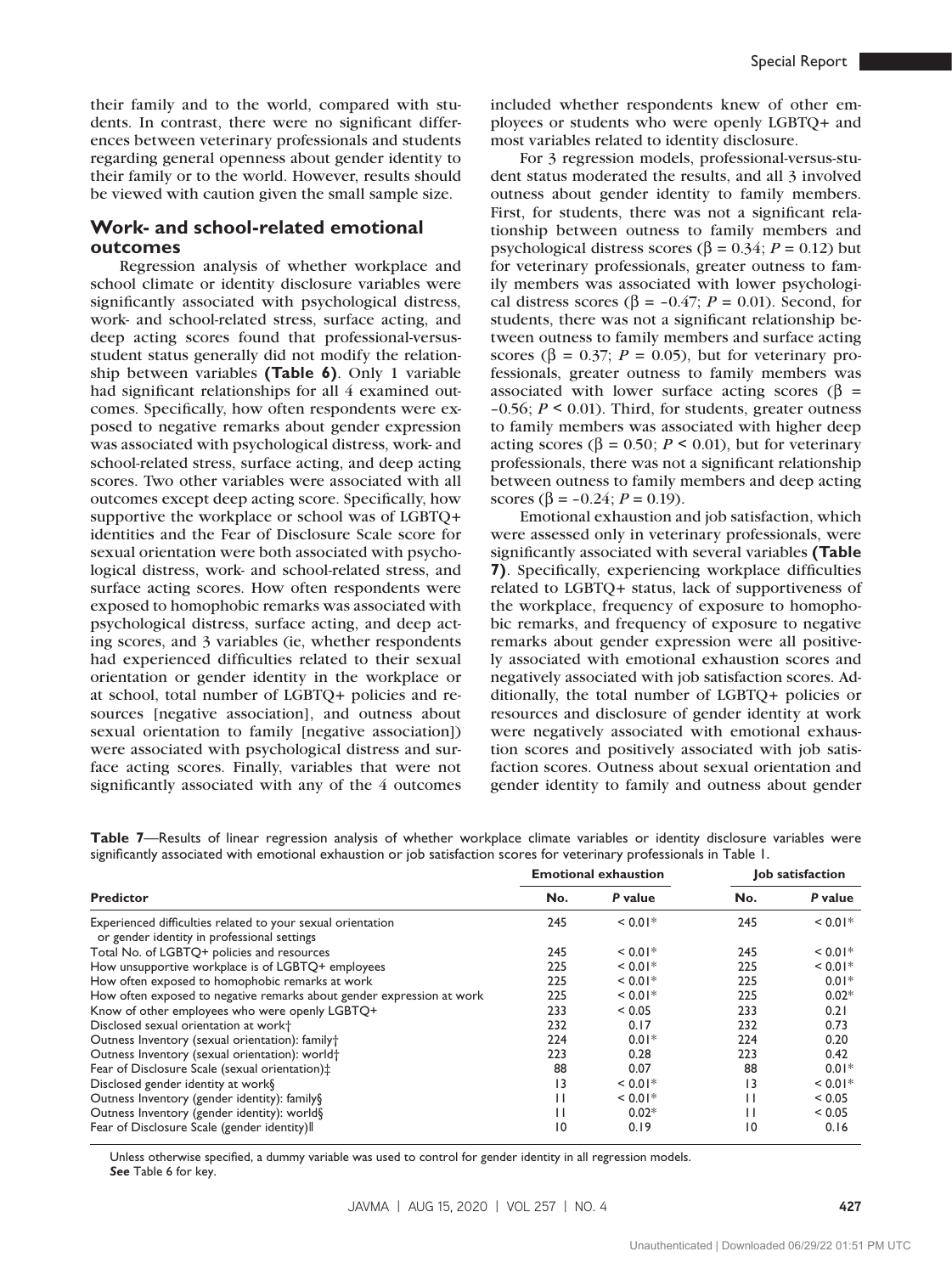#### Special Report

identity to the world were associated with emotional exhaustion, but not job satisfaction, scores, and fear of disclosure of sexual orientation was associated with job satisfaction, but not emotional exhaustion, scores. Finally, knowing other LGBTQ+ employees, disclosure of sexual orientation at work, outness about sexual orientation to the world, and fear of disclosure of gender identity were not associated with either outcome variable.

# **Discussion**

To our knowledge, the present study represented the most comprehensive study to date examining the experiences of LGBTQ+ veterinary professionals and students. First, as expected, we found that LGBTQ+ veterinary professionals and students were more likely to have a history of suicidal ideation and a history of suicide attempts than did veterinarians in general, as reported by Nett et al.<sup>1</sup> Notably, Nett et al<sup>1</sup> found that veterinarians in general were more likely to have a history of suicidal ideation than did the general US population. Differences between LGBTQ+ respondents in the present study and veterinarians in general reported in that studyl<sup>1</sup> were more nuanced with regard to serious psychological distress and previous depressive episodes. Overall, however, our results suggested that there was an elevated likelihood of negative mental health outcomes among LGBTQ+ veterinary professionals and students, compared with the likelihood for veterinarians in general, and that within the LGBTQ+ population, transgender and nonbinary individuals were at the greatest risk and nonheterosexual cis men were at the lowest risk. These findings were consistent with other research suggesting an increased likelihood of suicidal behavior and psychopathology among sexual minorities<sup>49,50</sup> and, in particular, among transgender and nonbinary individuals, even compared with cisgender gay, lesbian, and bisexual individuals.51

Our second objective in the present study was to compare the experiences of LGBTQ+ veterinary professionals with those of veterinary students. Although professionals were more likely than students to have experienced difficulties related to their LGBTQ+ identities at some point during their lives, they rated their current workplaces as more supportive and were less frequently exposed to homophobic and transphobic language. Additionally, professionals were more likely than students to be open about their sexual orientation at work or school, to their families, and to the world at large. These findings suggested that professionals may have more flexibility in identifying and choosing supportive workplaces, compared with students, who have limited options for institutions at which they can complete their training. It is also possible that professionals have more time to engage in the disclosure process in their work environments than students, who typically complete their schooling within 4 years and are generally younger than professionals. On the other hand, students were

more likely than professionals to have access to or be aware of LGBTQ+ resources and support groups and to have LGBTQ+ issues incorporated into formal diversity training. Additionally, students were more likely than professionals to know someone else at school or work who identified as LGBTQ+. Overall, therefore, our results suggested that students may have had more concrete or formalized resources at their disposal and may have been less isolated from other LGBTQ+ individuals, but this did not necessarily translate into a perception of supportiveness. It is also possible that some of the differences between professionals and students may be attributable to generational or cohort differences, rather than being specific to their respective environments.

Notably, transgender and nonbinary professionals and students were equally unlikely to disclose their gender identity at work or school. In fact, of the 32 transgender and nonbinary individuals in our study, only 2 reported being out to everyone at work or school regarding their gender identity. Moreover, although professionals and students did not differ from one another in Fear of Disclosure scores for sexual orientation and gender identity, Fear of Disclosure scores for gender identity were higher than scores for sexual orientation. This was consistent with previous research<sup>52</sup> showing that transgender undergraduate students are less likely to be out about their gender identity than nonheterosexual cis women are to be out about their sexual orientation and that transgender students tend to have more negative perceptions of campus climate than do cisgender lesbian, gay, and bisexual students. Our overall pattern of results suggested that transgender and nonbinary individuals may be the most vulnerable among LGBTQ+ veterinary professionals and students. However, these results should be viewed with caution given the relatively small number of individuals with this identity and that the transgender and nonbinary individuals in our study represented a variety of gender identities and thus may differ in their needs and experiences.

Our third objective in the present study was to examine relationships between climate and identity disclosure variables and various outcomes (ie, psychological distress, work- and school-related stress, emotional labor, emotional exhaustion, and job satisfaction). Overall, significant variables had a similar relationship with the outcome variables for professionals and students (ie, professional-versus-student status did not serve as a moderator), with 3 exceptions. Unexpectedly, 2 variables were not associated with any of the outcomes we examined: knowing other employees or students who were openly LGBTQ+ and disclosure of sexual orientation at work or school. Restriction of range (ie, the limited variability in response patterns) may explain why knowing other LGBTQ+ individuals at work or school was not predictive of any mental health outcome, given that most professionals and students reported knowing at least 1 other openly LGBTQ+ individual. Another explanation is that simply knowing another LGBTQ+ in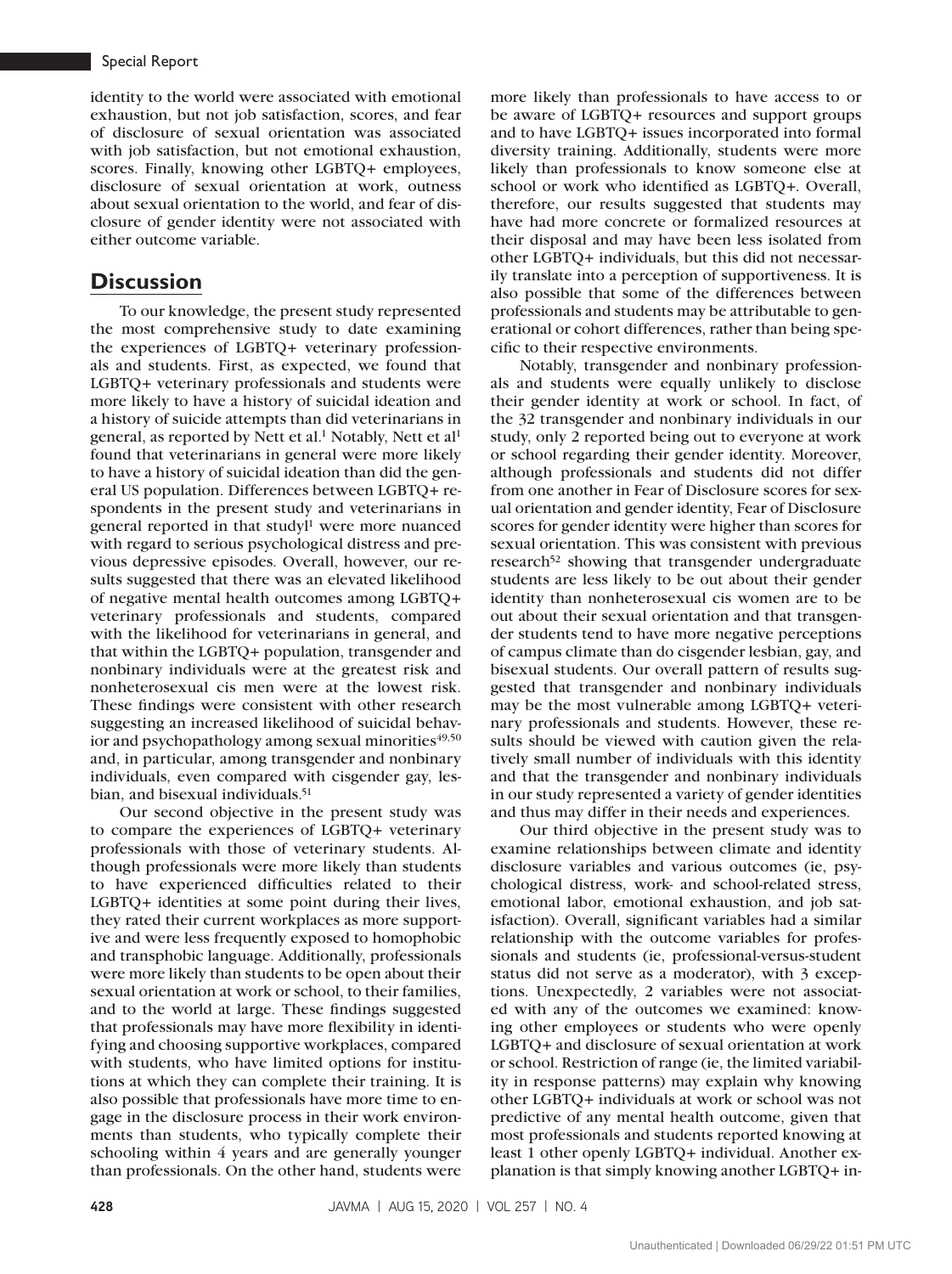dividual does not equate to a sense of community and does not necessarily translate into an open or welcoming environment in general. Disclosure of sexual orientation at work or school, although not significantly correlated with the mental health outcomes we examined, was negatively correlated with supportiveness of the work or school environment, which itself was associated with nearly all of the outcomes we examined. This suggested that increasing the supportiveness of the environment for LGBTQ+ individuals may lay the groundwork for more openness about their identities and may lead to less psychological distress, stress, emotional labor, and emotional exhaustion and greater job satisfaction. Consistent with the idea that more supportive environments lend themselves toward greater disclosure, at least 1 experimental vignette study<sup>53</sup> has demonstrated that nonheterosexual participants were substantially more likely to disclose their sexual orientation in the workplace if they anticipated positive support in that context. Likewise, a recent meta-analysis<sup>26</sup> has shown a correlation between supportiveness of workplace environments and degree of LGBTQ+ identity disclosure. Our findings converged with this previous research, suggesting that the focus of action should be enhancing the environment to lay the groundwork for both identity disclosure and other positive outcomes. It is also important to keep in mind that LGBTQ+ identity disclosure is not a onetime process and is something that LGBTQ+ veterinary professionals and students will encounter repeatedly throughout their careers as they encounter new colleagues and workspaces. To the extent that various environments assume a heterosexual, cisgender identity unless explicitly told otherwise, the act of disclosing one's identity can be fraught with anxiety, no matter whether it is one's 1st or 50th time doing so. Accordingly, 1 simple, positive step that the veterinary community can make is reducing the degree to which heteronormative and cis-normative assumptions are made regarding new colleagues, students, and staff. This can, for example, be as simple as asking new colleagues whether they have a partner rather than whether they have a wife. Additional suggestions can be found in a recently published guide for improving the workplace climate for LGBTQ+ health-care workers.54

Related to unsupportiveness of the environment, the frequency with which respondents to our survey were exposed to homophobic language and negative remarks about gender expression was associated with nearly all of our outcome variables. Our findings were similar to those of a recent study<sup>55</sup> of LGBTQ+ college students, which found that experience with microaggressions (ie, "everyday verbal, nonverbal, and environmental slights, snubs, or insults, whether intentional or unintentional, that communicate hostile, derogatory, or negative messages to target persons based solely upon their marginalized group membership"56) was associated with depression for both cisgender and transgender and nonbinary students. In contrast, the total number of LGBTQ+ policies and

resources at work or school was less consistently associated with outcome variables in the present study. This pattern was consistent with the finding that the more informal culture of a professional environment has a bigger impact on LGBTQ+ well-being than formal policies.<sup>26</sup> Accordingly, both top-down (ie, institution-led) and bottom-up (ie, student- or employeeled) processes must take place to improve the culture in veterinary workplaces and schools.

As mentioned previously, for 3 regression models in the present study, professional-versus-student status moderated the findings. All 3 models involved outness about gender identity to family members, which was differentially related to psychological distress, surface acting, and deep acting scores for professionals versus students. Professionals who were more out about their gender identity to family members experienced less psychological distress and engaged in less surface acting in the workplace, whereas outness about gender identity to family members made little difference for students' psychological distress and surface acting scores. With deep acting scores, a different pattern emerged, such that openness about gender identity to family members had no relationship to deep acting scores for professionals but was positively associated with deep acting scores for students. In contrast, professional-versus-student status did not moderate the relationship between outness about sexual orientation to family members and any of our outcome variables. Given the small sample size for regression analyses involving gender identity  $(n =$ 24) and the inconsistent pattern across surface acting and deep acting scores, these results should be viewed with caution unless they are replicated.

Although our study had a number of strengths, there were some important limitations to consider. First, our sample was not randomly selected. Therefore, it is unclear how representative our prevalence rates are of prevalence rates for the LGBTQ+ veterinary community at large. It is possible that LGBTQ+ veterinary professionals and students who were experiencing greater levels of distress may have been more motivated to participate in our survey and that, as a result, our prevalence rates were overestimates. On the other hand, given that we recruited from LGBTQ+ veterinary organizations, our participants might have been higher functioning than the LGBTQ+ community at large, given that they received support and connection through these organizations. On that note, there were 16 states from which we did not receive any responses, particularly in the Mountain West and Great Plains region (ie, Idaho, Montana, Wyoming, North Dakota, South Dakota, Nebraska, and Iowa) and the Southeast (ie, Arkansas, Louisiana, and Mississippi). This lack of responses may partially reflect the absence of veterinary medical schools in many of these states; however, it also suggests the need for outreach efforts to LGBTQ+ veterinary professionals and students in these areas. A second limitation of our study is that we compared negative mental health outcomes of LGBTQ+ respondents in the pres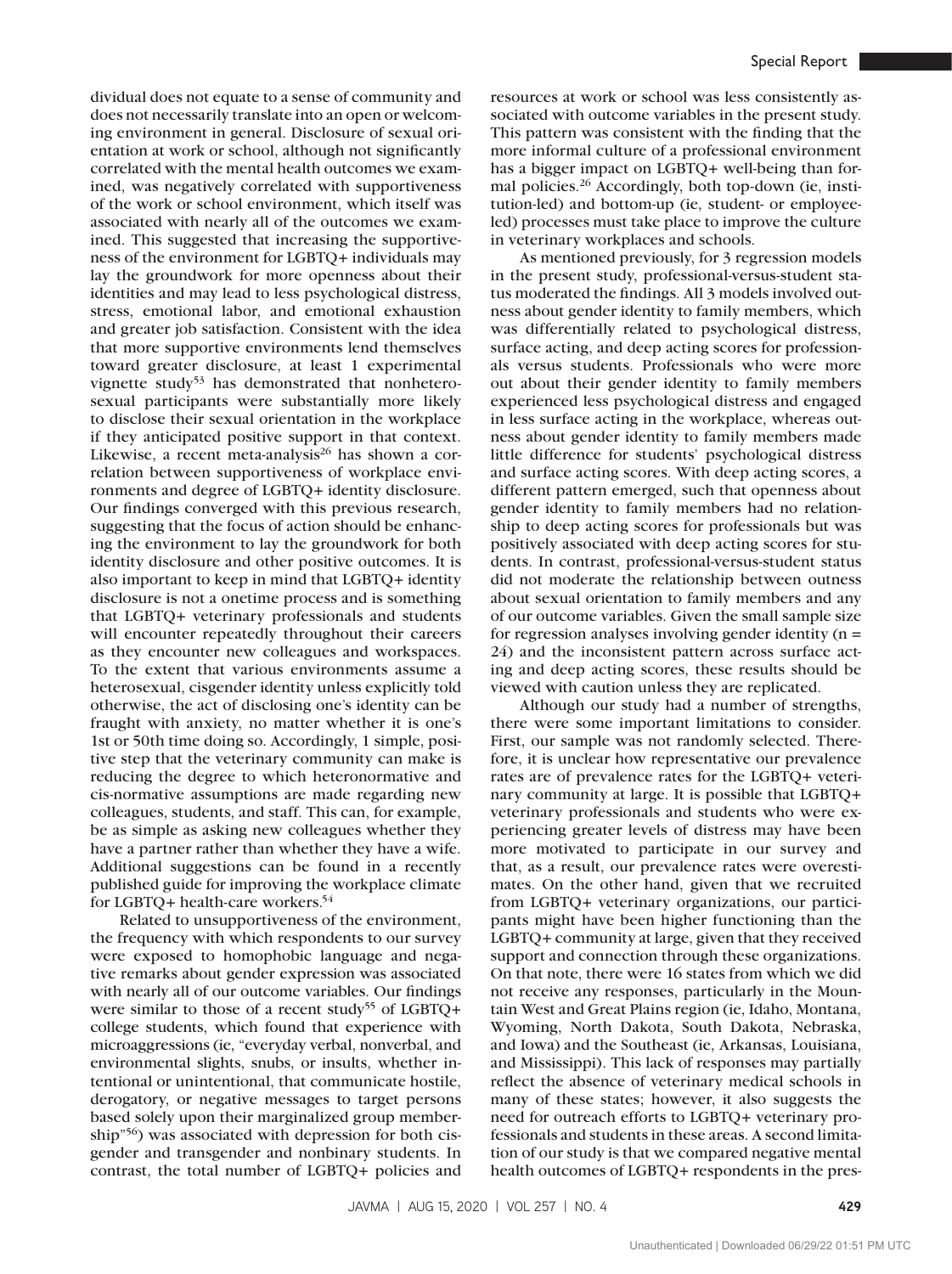ent study with outcomes for respondents reported by Nett et al, $<sup>1</sup>$  which presumably included at least some</sup> LGBTQ+ individuals. However, the proportion of LGBTQ+ respondents in the study by Nett et  $al<sup>1</sup>$  was likely small and inclusion of LGBTQ+ individuals in that study would have, if anything, obscured differences between the studies, because the 2 sample populations would have been more similar to one another than if the Nett et  $al<sup>1</sup>$  sample population consisted entirely of heterosexual, cisgender participants. Differences between our findings and those of Nett et al, $<sup>1</sup>$  therefore, were unlikely to be attributable</sup> to sample composition. A third limitation was that we relied on self-reporting for survey responses, which could have resulted in response bias. However, the study by Nett et al<sup>1</sup> was also subject to this limitation and the same limitation on respondent selection, and we found differences between our findings and those of the previous study<sup>1</sup> on key variables. A fourth limitation was that prevalence estimates obtained in our study and in the study by Nett et al<sup>1</sup> may have depended, at least in part, on how the survey questions were worded. Relatedly, a number of our variables (eg, work- and school-related stress) were singleitem measures with unknown psychometric properties that could have been subject to idiosyncratic interpretations by participants (eg, what is meant by trans-inclusive health-care access?). Future research should be conducted to determine whether our findings can be replicated with more comprehensive assessment instruments. Fifth, observed frequencies in the present study for access to LGBTQ+ policies and resources were partially dependent on participant awareness of these policies. Thus, it is unclear whether greater access is needed, greater awareness of available policies and resources is needed, or both. Sixth, we combined several professions into a single group, and veterinarians, veterinary technologists, veterinary technicians, veterinary assistants, and veterinary nurses may have different workplace experiences, especially given the differences in power and status across these professions. Finally, to maximize statistical power, we combined participants from the United States and the United Kingdom in our analyses. Future research should examine whether there are systematic differences in variables across countries as well as across regions of the United States.

Limitations aside, the present study provided a strong foundation for future studies focusing on the well-being of LGBTQ+ veterinary professionals and students. In particular, our findings suggest the need for broader outreach to these populations and for interventions designed to increase the supportiveness of workplace and school-related environments. Existing LGBTQ+ support networks like the Broad Spectrum Veterinary Student Association, Pride VMC, British Veterinary LGBT group, Australian Rainbow Vets and Allies, and QueerVets of Germany have important roles to play in terms of enhancing advocacy, wellness support, and community development for LGBTQ+ veterinary professionals and students, particularly in environments without their own LGBTQ+ initiatives. Although additional efforts are needed, we would like to conclude with some encouraging findings from our study. Seventy-two percent (318/440) of our respondents reported that their workplace or school was supportive or very supportive of LGBTQ+ individuals, 80% (352/440) reported that same-sex partners were welcome at social events, and 77% (338/440) reported knowing at least 1 other LGBTQ+ individual at work or school. Although we hope and expect to see these frequencies approach 100% in the coming years, it is also worth reflecting on how far the veterinary profession has come. Despite current challenges, there is ample cause for optimism.

# **Acknowledgments**

Pride VMC provided funding for the raffle used to incentivize participation and the Broad Spectrum Veterinary Student Association and British Veterinary LGBT group assisted with participant recruitment. The authors thank Dr. Lisa Greenhill for assistance with developing the survey questionnaire.

The authors declare that there were no conflicts of interest.

# **Footnotes**

- a. Qualtrics Survey Software, Provo, Utah.
- b. Clinical and Translational Science Institute, University of California-San Francisco. Confidence interval for a proportion. Sample size calculators. Available at: www.sample-size.net/ confidence-interval-proportion/. Accessed May 2, 2019.
- c. Social Science Statistics. *Z* score calculator for 2 population proportions. Available at: www.socscistatistics.com/tests/ ztest/default2.aspx. Accessed Dec 10, 2019.
- d. SPSS Statistics, version 24, IBM Corp, Armonk, NY.

## **References**

- Nett RJ, Witte TK, Holzbauer SM, et al. Risk factors for suicide, attitudes toward mental illness, and practice-related stressors among US veterinarians. *J Am Vet Med Assoc* 2015;247:945–955.
- 2. Bartram DJ, Yadegarfar G, Baldwin DS. A cross-sectional study of mental health and well-being and their associations in the UK veterinary profession. *Soc Psychiatry Psychiatr Epidemiol* 2009;44:1075–1085.
- 3. Blair A, Hayes HM. Mortality patterns among US veterinarians, 1947–1977: an expanded study. *Int J Epidemiol* 1982;11:391–397.
- 4. Hem E, Haldorsen T, Gjerløw Aasland O, et al. Ekeberg øIvind. Suicide rates according to education with a particular focus on physicians in Norway 1960–2000. *Psychol Med* 2005;35:873–880.
- 5. Jones-Fairnie H, Ferroni P, Silburn S, et al. Suicide in Australian veterinarians. *Aust Vet J* 2008;86:114–116.
- 6. Mellanby RJ. Incidence of suicide in the veterinary profession in England and Wales. *Vet Rec* 2005;157:415–417.
- 7. Miller JM, Beaumont JJ. Suicide, cancer, and other causes of death among California veterinarians, 1960–1992. *Am J Ind Med* 1995;27:37–49.
- 8. Pilgrim JL, Dorward R, Drummer OH. Drug-caused deaths in Australian medical practitioners and health-care professionals: drug deaths in health-care professionals. *Addiction* 2017;112:486–493.
- 9. Witte TK, Spitzer EG, Edwards N, et al. Suicides and deaths of undetermined intent among veterinary professionals from 2003 through 2014. *J Am Vet Med Assoc* 2019;255:595–608.
- 10. Tomasi SE, Fechter-Leggett ED, Edwards NT, et al. Suicide among veterinarians in the United States from 1979 through 2015. *J Am Vet Med Assoc* 2019;254:104–112.
- 11. Greenhill LM, Carmichael KP. Survey of college climates at